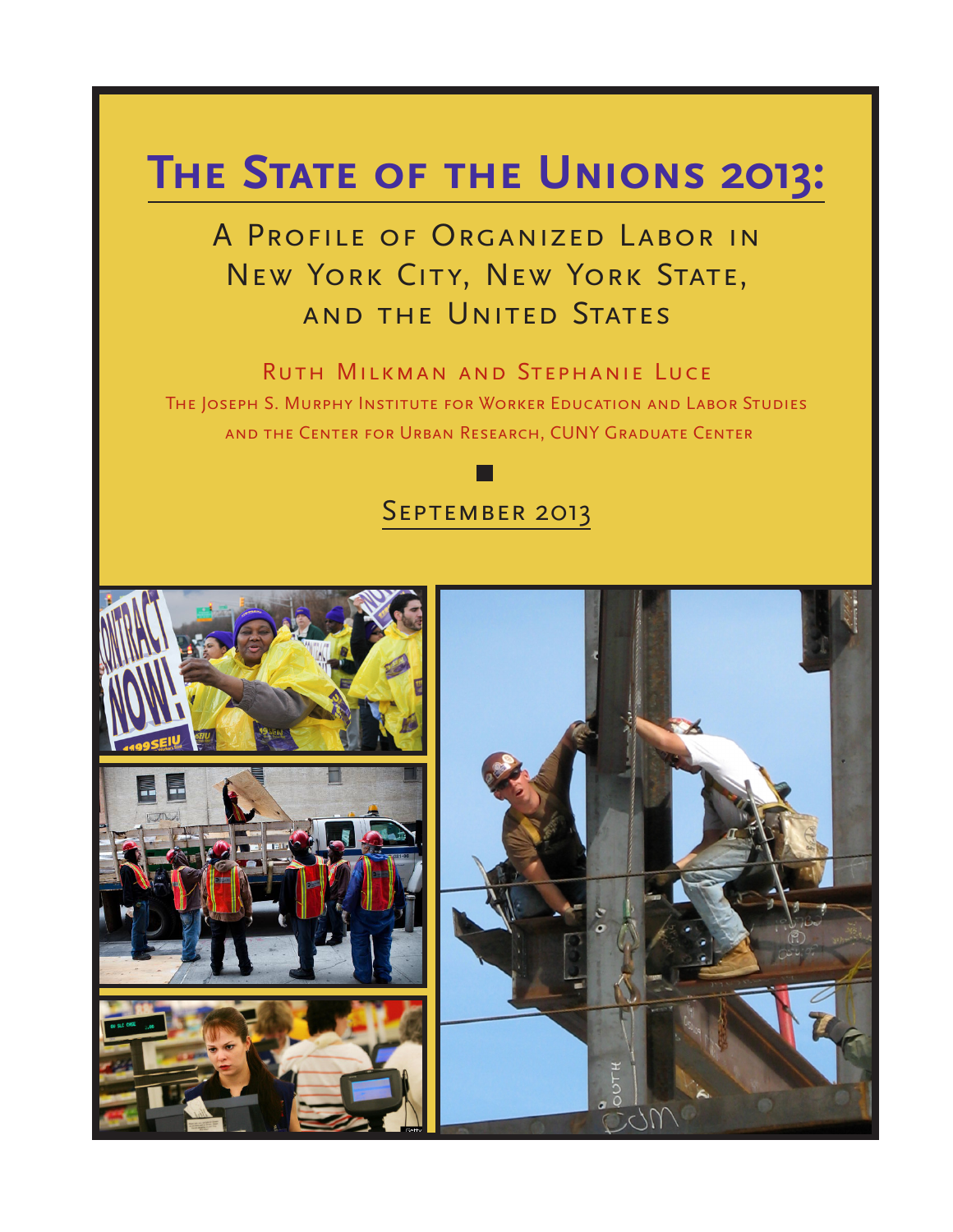## ABOUT THE AUTHORS

**Ruth Milkman** holds a Ph.D. in Sociology from the University of California, Berkeley. She is Professor of Sociology at the CUNY Graduate Center and Professor and Academic Director of Labor Studies at the Joseph S. Murphy Institute for Worker Education and Labor Studies. Her most recent solely-authored book is *L.A. Story: Immigrant Workers and the Future of the U.S. Labor Movement. She is co-author (with Eileen Appelbaum) of the* forthcoming book *Unfinished Business,* a study of paid family leave in California, which will be published in fall 2013 by Cornell University Press. Also forthcoming is the volume *New Labor in New York,* co-edited with Ed Ott, which will be released in spring 2014 by Cornell University Press.

**Stephanie Luce** holds an M.A. in Industrial Relations and a Ph.D. in Sociology from the University of Wisconsin, Madison. She is Associate Professor of Labor Studies at the Joseph S. Murphy Institute for Worker Education and Labor Studies. She is the author of *Fighting for a Living Wage* and co-author of two other books on low-wage work. Her current research focuses on globalization and labor standards, labor-community coalitions, and regional labor markets. Her forthcoming book, *Labor Movements in a Global World,* will be published by Polity Press in early 2014.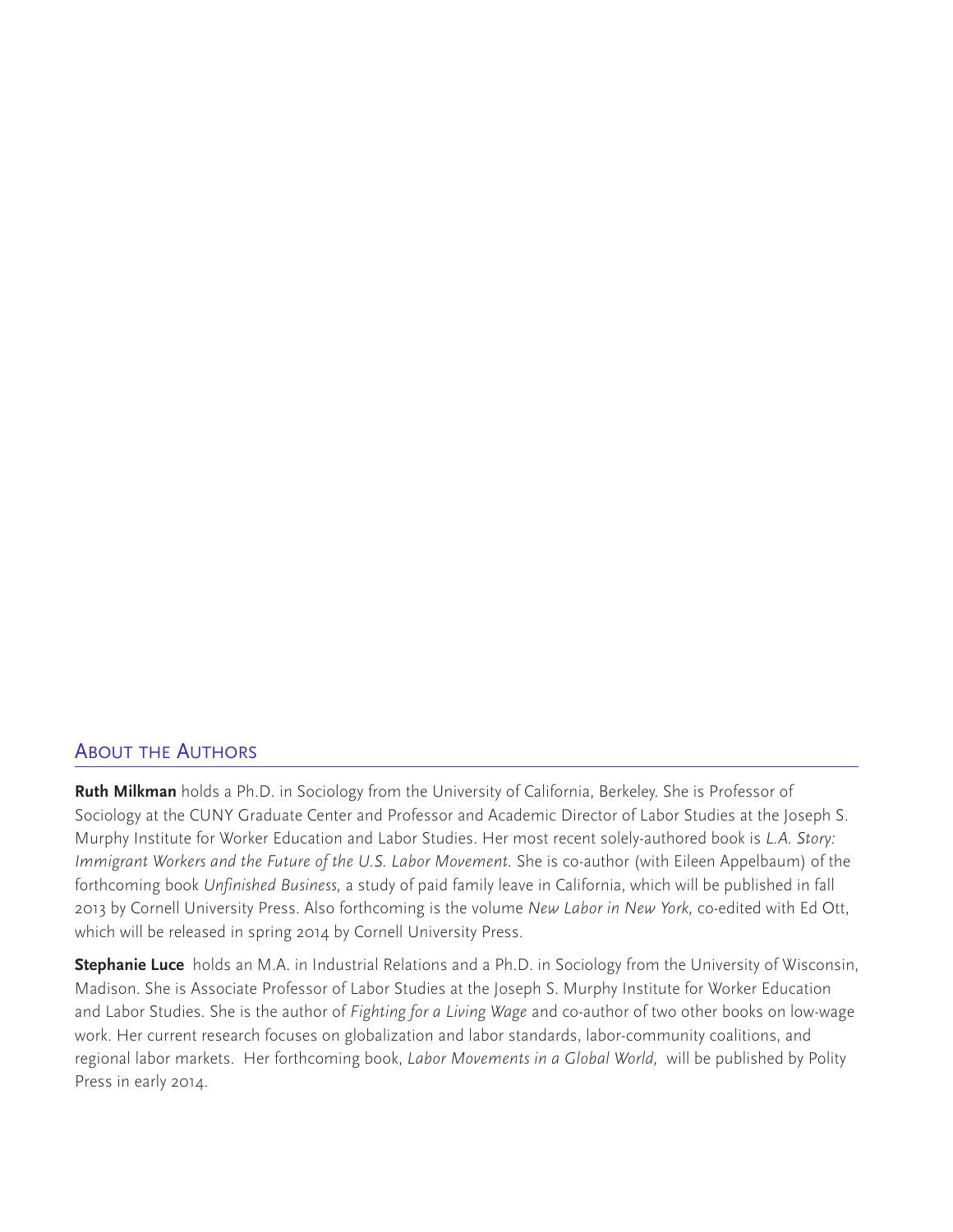# **The State of the Unions 2013:**

# **A PROFILE OF ORGANIZED LABOR IN NEW YORK CITY, NEW YORK STATE, AND THE UNITED STATES**

Ruth Milkman and Stephanie Luce

reganized labor in the United States has suffered sharp decline in numbers and influence in recent years. In addition to the challenges of an anemic economic recovery and persistent unemployment among suffered sharp decline in numbers and influence in recent years. In addition to the challenges of an anemic economic many of their members, unions in many parts of the nation have faced unprecedented attacks on publicsector collective bargaining rights and aggressive demands for concessions from both public- and private-sector employers. In New York City, the vast majority of public-sector employees are currently working without contracts; the unions that represent them have been unable to win improvements in wages and benefits in the aftermath of the financial crisis of 2007-08, and inequality in income and wealth have reached levels not seen since the early twentieth century.

Relative to the nation as a whole, organized labor remains strong in New York City and State, although significant erosion has occurred in recent years, as Figure 1a shows. According to the U.S. Current Population Survey (CPS) data that serve as the primary basis of this report, nearly one-fourth (22.4 percent) of all wage and salary workers residing in New York City were union members in 2012-13, about the same as the figure a year earlier (22.3), but well below the 24.6 percent figure three years before.' The unionized share of the workforce was slightly higher

in New York State (23.7 percent) than in the city; indeed, New York ranks first in union density among the nation's fifty states, with a unionization rate more than double the U.S. average of 11.3 percent in 2012- 13.2 In absolute terms, New York State had more union members—almost 1.9 million—than any state except California, which has a far larger population. In 2012- 13, there were about 729,500 union members in the five boroughs of New York City, representing almost two out of every five union members in the state.<sup>3</sup>

At the national and state level, and to an even greater extent in New York City, losses in union membership have been disproportionately concentrated in the private sector over the past decade (see Figures 1b and 1c).4 The Great Recession that began in late 2007 accelerated the long-term decline in private-sector unionization in the City. By contrast, in the public sector, union density has been relatively stable; in fact it increased slightly in New York City in 2011, although then fell back in 2012-13 (see Figure 1c). On the other hand, new organizing initiatives in low-wage industries like car washes and fast food restaurants have begun to focus the labor movement's attention on rebuilding unionism in the private sector. Much of this new organizing involves Latino and Black workers; in New York City both groups have higher unionization rates than (non-Hispanic) whites do (see page 5 for discussion).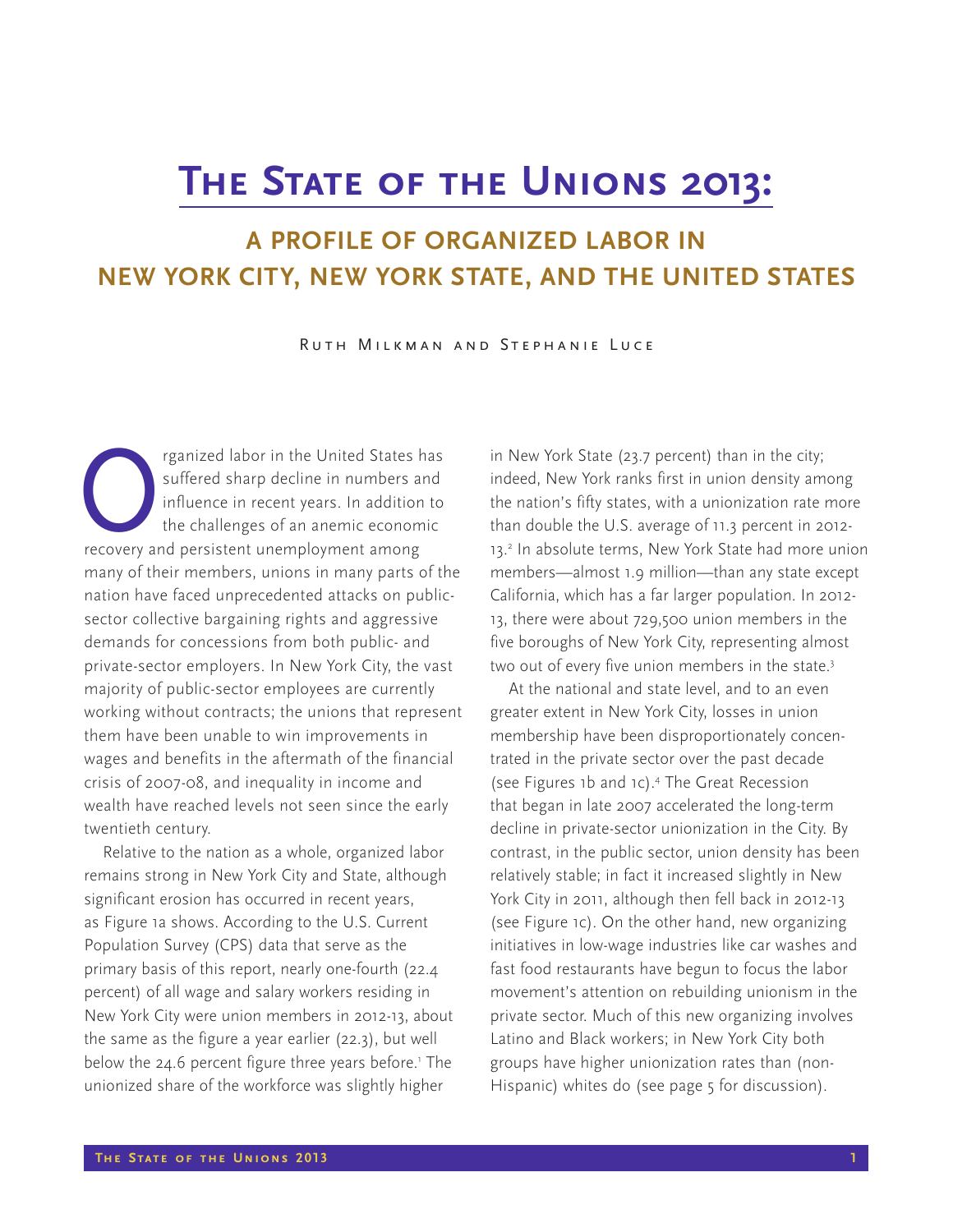

**Figure 1a. Union Density in New York City, New York State and the United States, 2001 - 2013**

Percentages shown for 2012-13 include the 18 months from January 2012 to June 2013



**Figure 1b. Private-Sector Union Density in New York City, New York State and the United States, 2001 - 2013**

Percentages shown for 2012-13 include the 18 months from January 2012 to June 2013 Source: U.S. Current Population Survey, Outgoing Rotation Group, 2001 - June 2013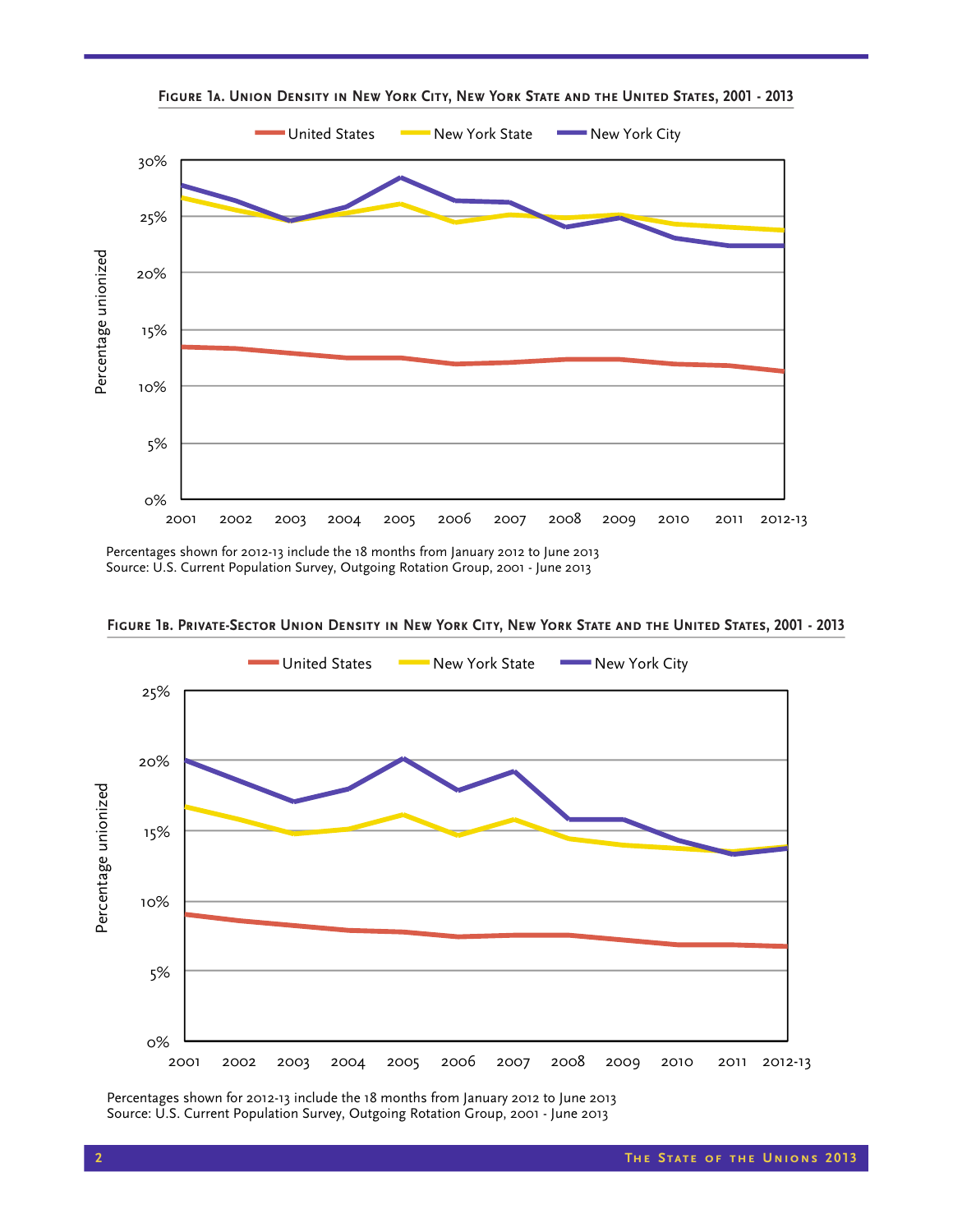

**Figure 1c. Public-Sector Union Density in New York City, New York State and the United States, 2001 - 2013**

Percentages shown for 2012-13 include the 18 months from January 2012 to June 2013 Source: U.S. Current Population Survey, Outgoing Rotation Group, 2001 - June 2013



**Figure 2. Union Density, By Sector, New York City, New York State and the United States, 2012-13**

Percentages shown for 2012-13 include the 18 months from January 2012 to June 2013 Source: U.S. Current Population Survey, Outgoing Rotation Group, 2012 - June 2013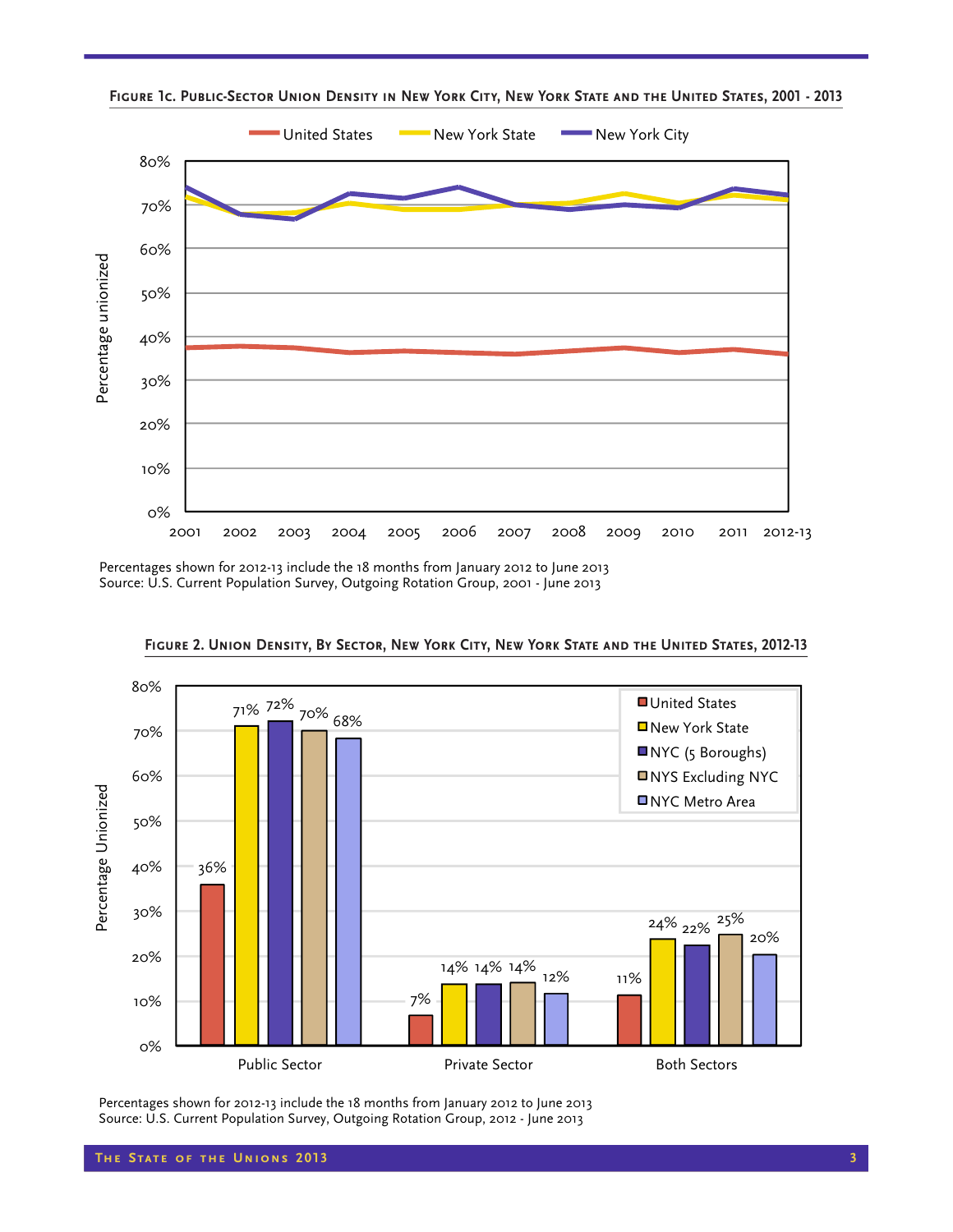## Geographical Variation in Union Density

Figure 2 shows the 2012-13 private- and public-sector union density levels for the United States overall, New York State, New York City, upstate New York (excluding the five boroughs of New York City), and the larger New York City metropolitan "Combined Statistical Area."5 These are the five entities for which we present detailed data in the bulk of this report.

By way of background, however, we begin with some summary figures for additional geographical areas. Figure 3 shows the 2012-13 private- and publicsector density figures for the state, the New York City metropolitan area, and the next three largest metropolitan areas in the state.<sup>6</sup> In each of these regions, unionization levels were consistently higher in the public than in the private sector, and consistently

higher than the national public-sector average (35.9 percent), with well over two-thirds of publicsector workers unionized in all but one of these metropolitan areas (Rochester). Private-sector union density was lower across the board, but in this sector too, New York State generally exceeded the national average of 6.7 percent for 2012-13. As Figure 3 shows, that was not only the case in the State as a whole where private-sector density was double the national level—but also in three of its four largest metropolitan areas. The one exception is the Rochester metropolitan area, where private-sector density was 6.8 percent, similar to the national average, in 2012-13 (and where public-sector density was also lower than in the other metropolitan areas shown).

The large public-private sector differential, combined with the fact that the Capital District has a



#### **Figure 3. Union Density By Sector, New York State and Selected Metropolitan Areas, 2012-13**

Percentages shown for 2012-13 include the 18 months from January 2012 to June 2013 Source: U.S. Current Population Survey, Outgoing Rotation Group, 2012 - June 2013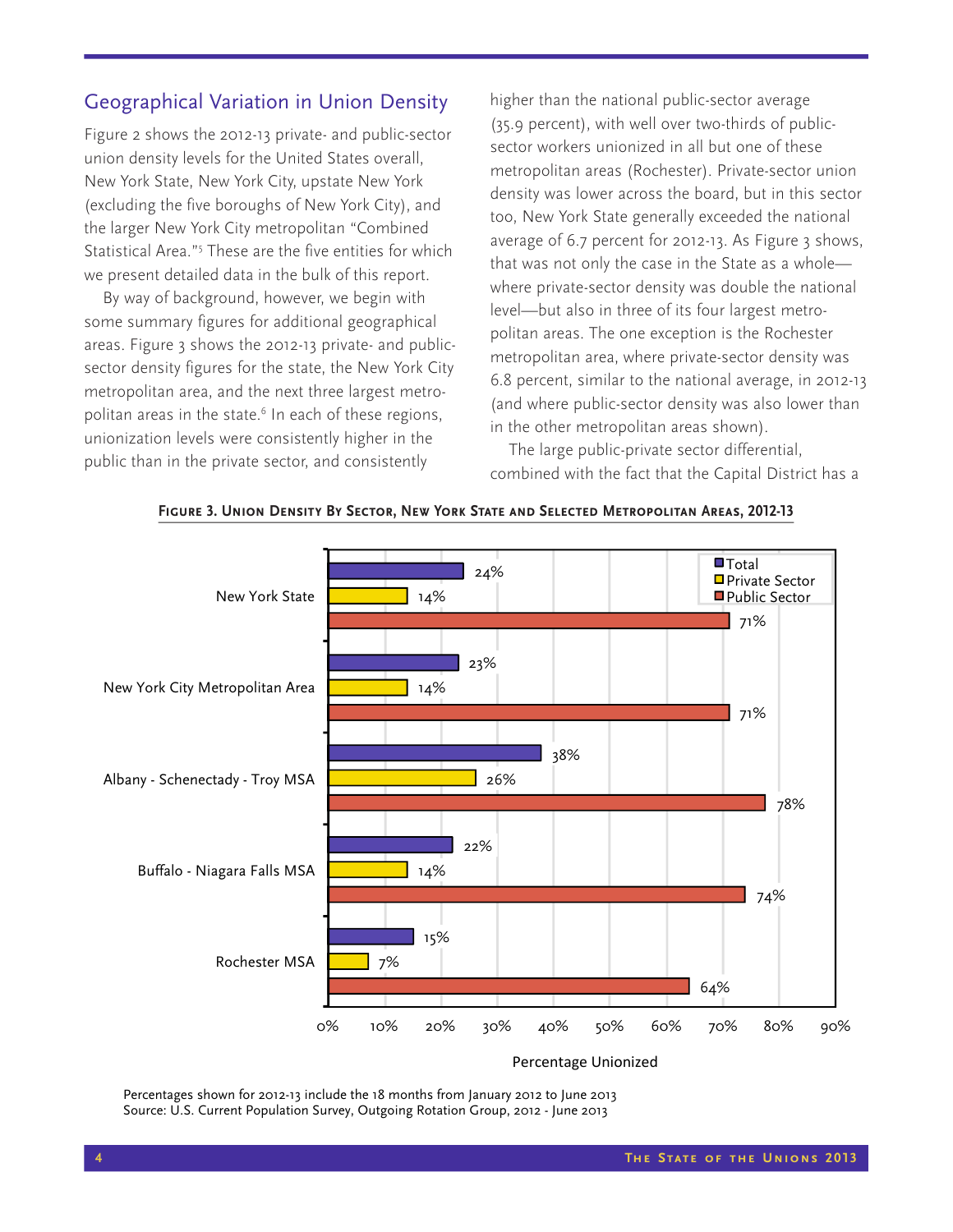# New York City Union Membership's Distinctive Demographic Profile

The popular stereotype of a union member is a white male<br>wearing a hardhat, but in fact such workers are a minority of unionists today. In 2012-13, Blacks, Latinos and women made up the vast majority of union members—especially in New York City, where only 18 percent of all union members are white men. Given the economic advantages of union membership—higher pay and more fringe benefits—this means that New York City's labor movement helps to limit inequality by race, ethnicity and gender. The same thing is true upstate and nationally, although to a lesser degree.

New York is not only the most highly unionized of the nation's large cities, but its labor movement has a unique demographic profile. As Figure D1 shows, more than threequarters (77 percent) of the city's union members were Black, Latino and/or female in 2012-13. This is a much greater share than in the rest of New York State (58 percent) or in the nation as a whole (59 percent), although in all three cases a majority of union membership today is made up of these demographic groups.

Fully 60 percent of the city's union members are Black or Latino (including both U.S. and foreign-born workers). Blacks make up 32 percent of the city's union members, compared to 8 percent upstate and 13 percent nationally. Another 28 percent of New York City's union members are Latino, compared to 9 percent in the rest of New York State and 14 percent nationally.

As Figure D1 shows, another 17 percent of New York City's union membership is made up of women from other ethnic and racial groups (whites, Asians and others). That group

makes up a higher proportion—41 percent—of total union membership in upstate New York and in the United States as a whole, where the figure is 33 percent.

Of course, the racial and ethnic composition of its union membership reflects the fact that New York City's workforce includes far larger proportions of Latinos and Blacks than the rest of New York State and the nation. But New York City's Black and Latino unionization *rates* are also higher than those of the nation or upstate, as Figure 10 (page 14) shows. Upstate, Blacks and Whites have similar unionization rates (26 percent); but Latinos have a lower rate of 21 percent. Similarly, the national Black unionization rate (13 percent) is only slightly higher than that among whites (12 percent); both are higher than the rate for Latinos (10 percent). By contrast, in New York City, 33 percent of Black workers are unionized, the highest rate for any major racial/ethnic group. Latinos are next with about one in four (24 percent) unionized. By contrast, the white unionization rate is only 19 percent and the Asian rate is an even lower 12 percent in New York City.

Women are also more highly unionized in New York City than elsewhere, as Figure 9 (page 14) shows. Nearly onefourth (24 percent) of the city's women workers are unionized, compared to 21 percent of men. In the rest of the State, the unionization rate for men (26 percent) is higher than that of women (23 percent). Nationally, too, the rate is slightly higher for men (12 percent) than women (11 percent).

If future attacks on organized labor are successful, these data suggest, the workers who will be hurt the most are Blacks, Latinos and women.



#### **Figure D1. Shares of Union Membership for Selected Demographic Groups, 2012-13.**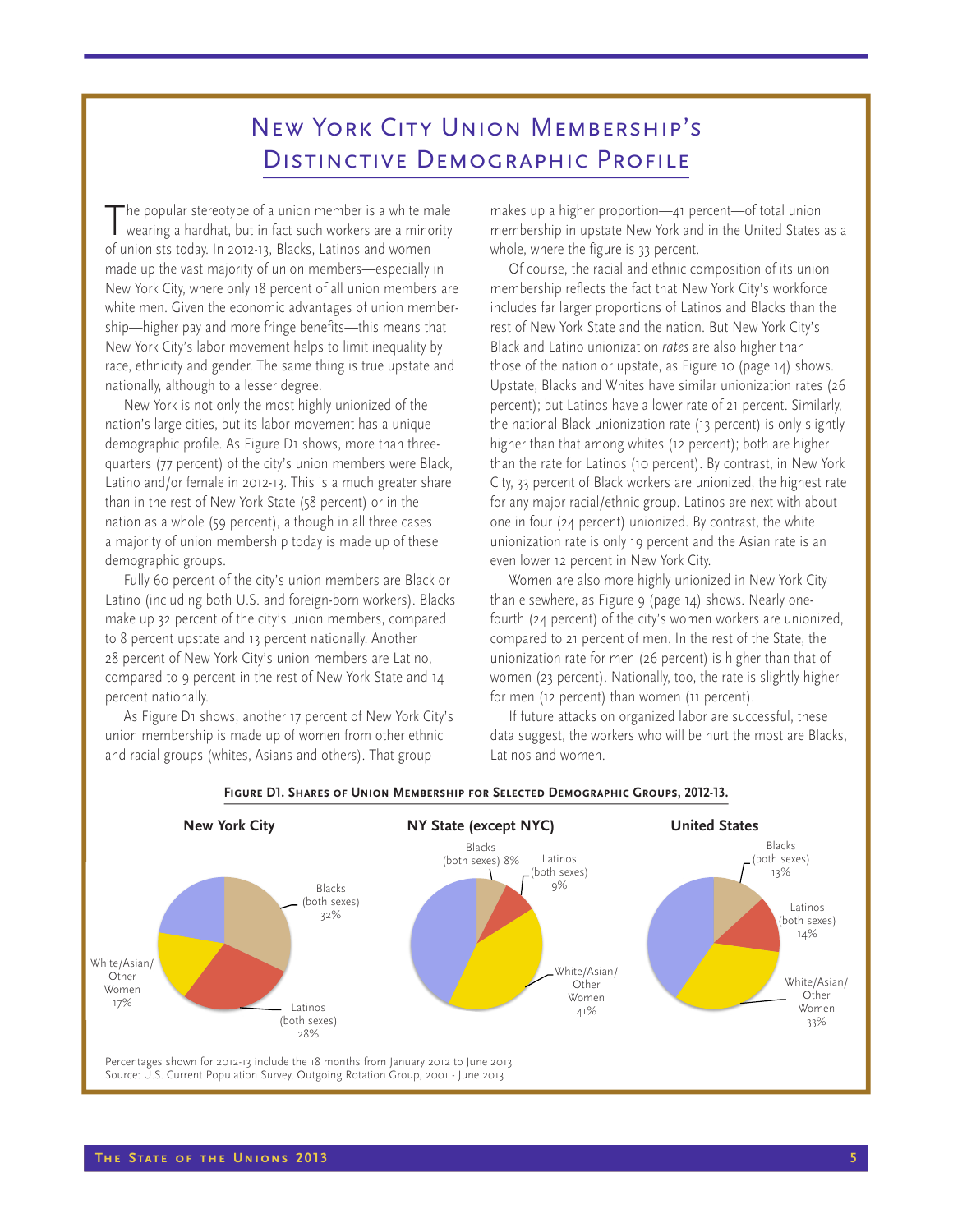disproportionate share of public-sector employment, helps to explain why union density is higher in the Albany-Schenectady-Troy metropolitan area than in the other areas shown in Figure 3. As is typical of metropolitan areas that surround state capitals in highly unionized states, private-sector union density is also substantially higher in Albany-Schenectady-Troy than in any other area shown in Figure 3.7

Within New York City, as Figure 4 shows, union density varies across the five boroughs, with substantially higher levels of unionization among residents of the outer boroughs than among those living in Manhattan in 2012-13. The population of Staten Island has the highest union density levels in the city, closely followed by the Bronx. Given CPS sample size limitations, unfortunately we cannot analyze these inter-borough variations in more detail.8

## Union Membership By Age, Earnings, and Education

Unionization rates are much higher for older than younger workers. As Figure 5 shows, they are highest for workers aged 55 years or more, somewhat lower for those aged 25-54, and far lower—by a factor of about three relative to the 55+ group—for those aged 16-24. This pattern is consistent across all the geographical entities shown, reflecting the limited extent of union organizing among new labor market entrants. In addition, as Figure 6 shows, unionized jobs typically provide workers with higher wages than nonunion jobs do. Because higher wages are strongly associated with lower turnover, this tends to generate an older workforce. In addition, unionized jobs typically offer more job security than nonunion jobs,



#### **Figure 4. Union Density By Sector, New York City and Its Boroughs, 2012-13**

NOTE: Several values reflect subgroups with fewer than 100 observations. See footnote 1 for details. Percentages shown for 2012-13 include the 18 months from January 2012 to June 2013 Source: U.S. Current Population Survey, Outgoing Rotation Group, 2012 - June 2013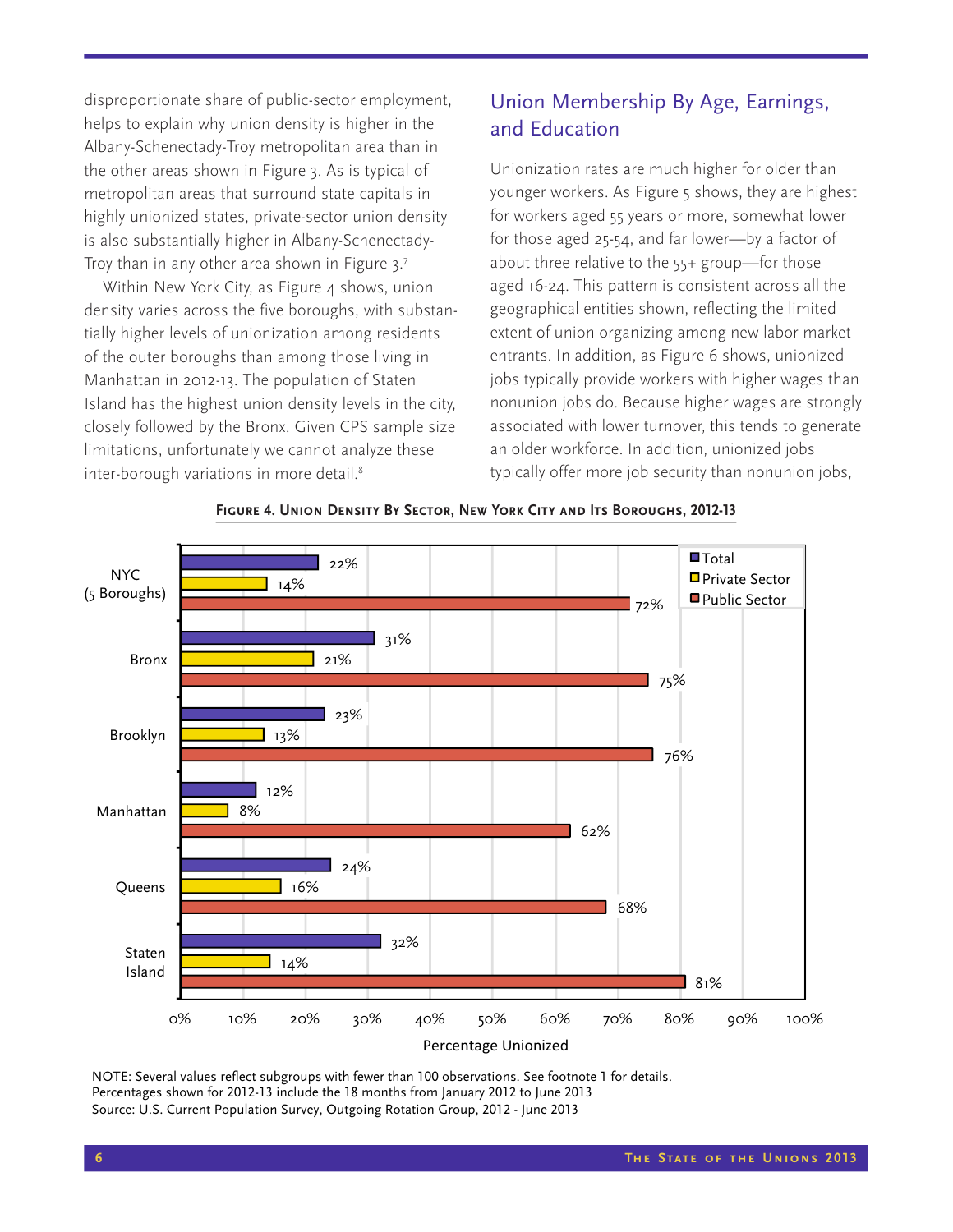

Percentages shown for 2012-13 include the 18 months from January 2012 to June 2013



**Figure 6. Mean Weekly Earnings, Union Members and Non-Union Workers, Selected Geographical Areas, 2012-13**

Figures reflect preliminary estimates, in 2013 dollars.

Percentages shown for 2012-13 include the 18 months from January 2012 to June 2013 Source: U.S. Current Population Survey, Outgoing Rotation Group, 2012 - June 2013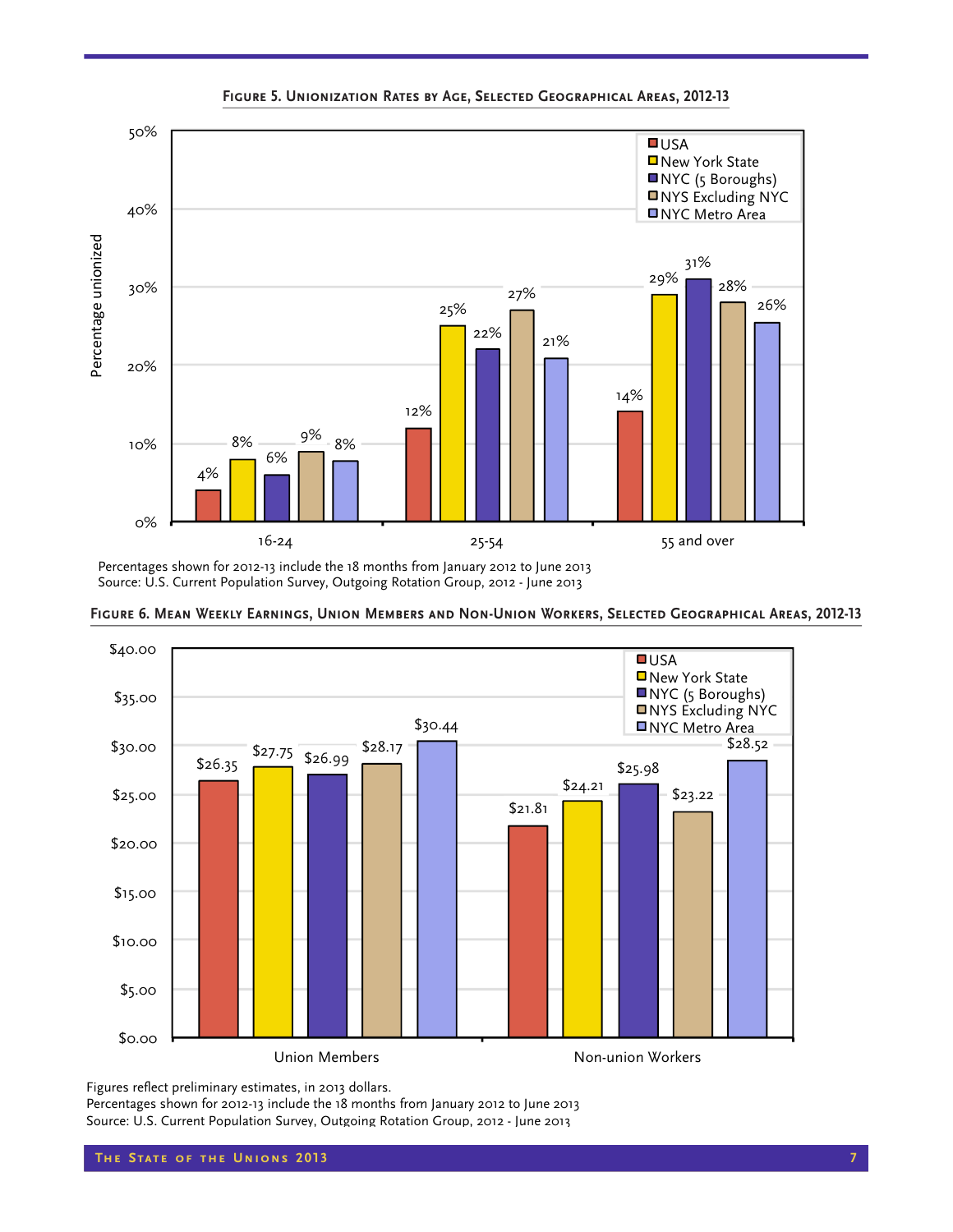

**Figure 7. Unionization Rates by Education, Selected Geographical Areas, 2012-13**

Percentages shown for 2012-13 include the 18 months from January 2012 to June 2013

further reducing turnover and thus contributing to the relatively higher average age of unionized workers.

Figure 7 shows that—contrary to popular belief—in both New York State and the United States, the more education workers have, the higher their unionization rate tends to be. Whereas decades ago the archetypal union member was a blue collar worker with limited formal education, today mid-level professionals in fields like education and public administration are more likely to be unionized than virtually any other group of workers (as documented in detail below). However, the traditional pattern is still in evidence in the five boroughs of New York City, and to a lesser degree in the New York City metropolitan area, where high school graduates have substantially higher unionization rates than college graduates do, and where workers with some college (but not a four-year college degree) have the highest rates of all. This reflects the high union density of New York City's transportation

and health care industries (discussed below), both of which employ large numbers of workers with high school and two-year college degrees.

## Industry Variation in Unionization Rates

As Table 1 shows, more than half (54.3 percent) of all unionized workers in the United States are in three basic industry groups: educational services, health care and social assistance, and pubic administration. In New York City and State, those three industry groups account for an even greater proportion of all unionized workers (61.1 percent and 60.8 percent, respectively). All three of these industry groups are comprised predominantly of public sector jobs (although the health care component of "health care and social assistance" is largely in the private sector) and all three include relatively large numbers of college-educated workers.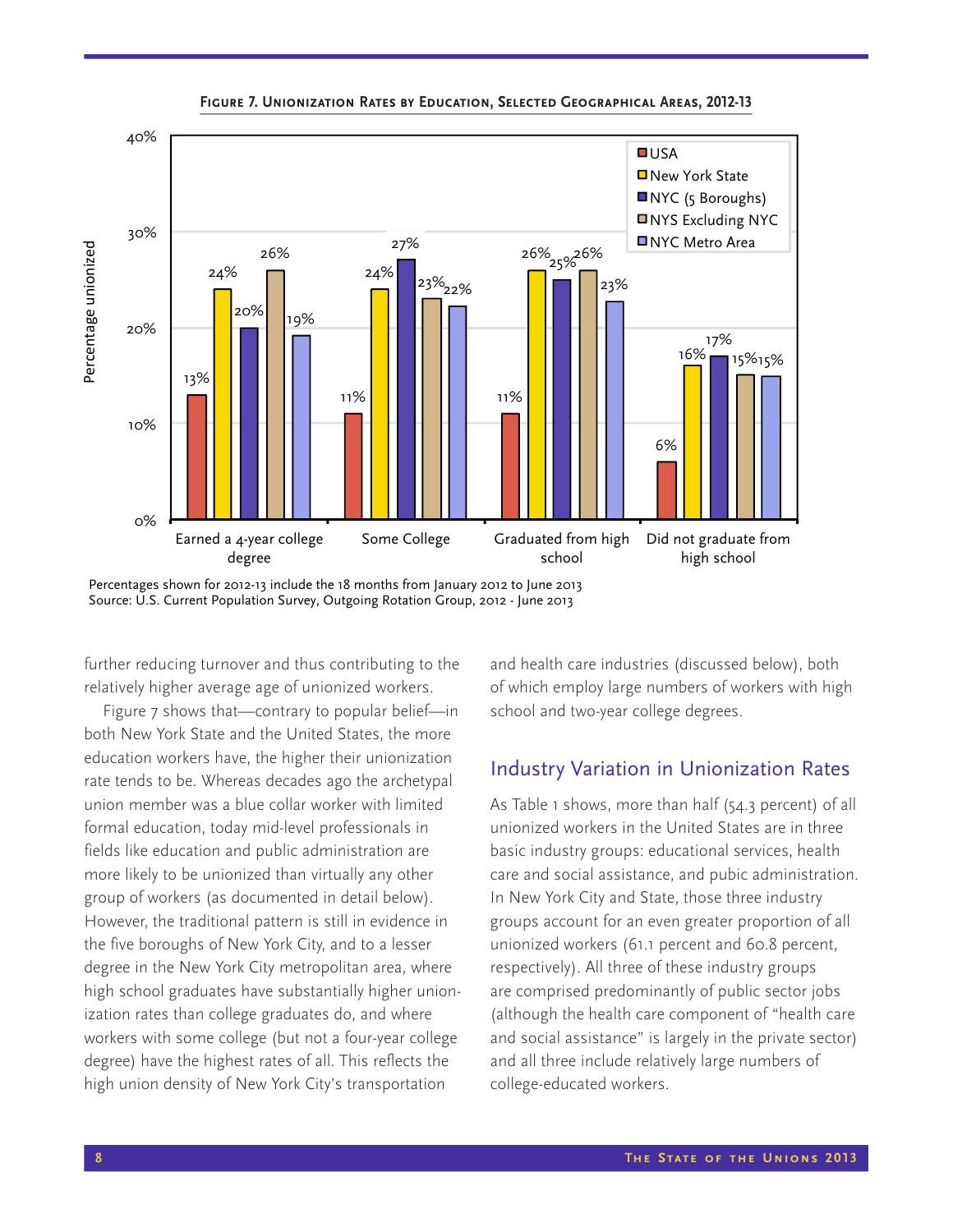#### **Table 1: Composition of Union Membership by Industry Group, for Selected Geographical Areas in New York and the United States, 2012-13**

| <b>Industry Group</b>              | <b>USA</b> | New York<br><b>State</b> | <b>NYS</b><br>Excl. NYC | <b>NYC</b><br>(5 Boroughs) | <b>NYC</b><br><b>Metro Area</b> |
|------------------------------------|------------|--------------------------|-------------------------|----------------------------|---------------------------------|
| Construction                       | 6.6%       | $5.4\%$                  | 6.7%                    | $3.4\%$                    | 5.5%                            |
| Manufacturing                      | 9.8%       | $4.0\%$                  | 6.2%                    | 0.5%                       | 2.3%                            |
| Wholesale and retail trade         | $6.0\%$    | 5.1%                     | $6.4\%$                 | 2.9%                       | $5.6\%$                         |
| Transportation and utilities       | 12.8%      | $11.1\%$                 | 10.7%                   | 11.7%                      | 12.3%                           |
| Information services               | $1.9\%$    | 2.1%                     | 2.1%                    | $1.9\%$                    | $2.2\%$                         |
| Finance, insurance and real estate | 1.5%       | 3.6%                     | $1.6\%$                 | 6.6%                       | 3.8%                            |
| Professional and business services | 2.7%       | $3.7\%$                  | $2.4\%$                 | $5.8\%$                    | $3.8\%$                         |
| <b>Educational Services</b>        | 27.9%      | 26.4%                    | 30.2%                   | 20.3%                      | 26.0%                           |
| Health Care and Social Assistance  | $11.4\%$   | 19.8%                    | 14.6%                   | 28.1%                      | 19.4%                           |
| Leisure and Hospitality            | 2.7%       | $3.2\%$                  | $1.9\%$                 | 5.2%                       | $3.3\%$                         |
| Other Services                     | 1.1%       | $1.1\%$                  | $1.2\%$                 | 0.8%                       | 0.7%                            |
| Public administration              | 15.0%      | 14.6%                    | 15.9%                   | 12.7%                      | 15.0%                           |
| Other                              | 0.6%       | $0.1\%$                  | $0.1\%$                 | $0.0\%$                    | 0.1%                            |
| <b>TOTAL</b>                       | 100.0%     | 100.0%                   | $100.0\%$               | 100.0%                     | 100.0%                          |

NOTE: Totals may not sum due to rounding.

#### **Table 2: Composition of Wage and Salary Employment by Industry Group, for Selected Geographical Areas in New York and the United States, 2012-13**

| <b>Industry Group</b>              | <b>USA</b> | <b>New York</b><br><b>State</b> | <b>NYS</b><br>Excl. NYC | <b>NYC</b><br>(5 Boroughs) | <b>NYC</b><br><b>Metro Area</b> |
|------------------------------------|------------|---------------------------------|-------------------------|----------------------------|---------------------------------|
| Construction                       | 5.2%       | 4.8%                            | $5.0\%$                 | 4.5%                       | 4.7%                            |
| Manufacturing                      | $11.0\%$   | 7.4%                            | $10.0\%$                | 3.7%                       | 6.7%                            |
| Wholesale and retail trade         | 14.3%      | 13.4%                           | 14.8%                   | $11.4\%$                   | 13.4%                           |
| Transportation and utilities       | 5.3%       | 5.3%                            | 5.1%                    | 5.6%                       | 5.9%                            |
| Information services               | 2.2%       | 2.9%                            | 2.5%                    | $3.4\%$                    | 3.3%                            |
| Finance, insurance and real estate | 6.7%       | 8.8%                            | 6.6%                    | 12.1%                      | 44.0%                           |
| Professional and business services | $10.3\%$   | $11.0\%$                        | $9.6\%$                 | 12.9%                      | 12.2%                           |
| <b>Educational Services</b>        | $10.0\%$   | 10.7%                           | 12.4%                   | 8.3%                       | 9.9%                            |
| Health Care and Social Assistance  | $14.1\%$   | 16.5%                           | 15.9%                   | 17.3%                      | 15.6%                           |
| Leisure and Hospitality            | 9.6%       | 9.3%                            | 8.1%                    | 11.1%                      | 9.0%                            |
| Other Services                     | 4.5%       | 4.4%                            | $3.8\%$                 | 5.2%                       | 4.4%                            |
| Public administration              | 5.3%       | 5.3%                            | 5.8%                    | 4.7%                       | 4.9%                            |
| Other                              | 1.7%       | 0.3%                            | 0.6%                    | $0.0\%$                    | $0.0\%$                         |
| <b>TOTAL</b>                       | $100.0\%$  | $100.0\%$                       | $100.0\%$               | $100.0\%$                  | $100.0\%$                       |

NOTE: Totals may not sum due to rounding.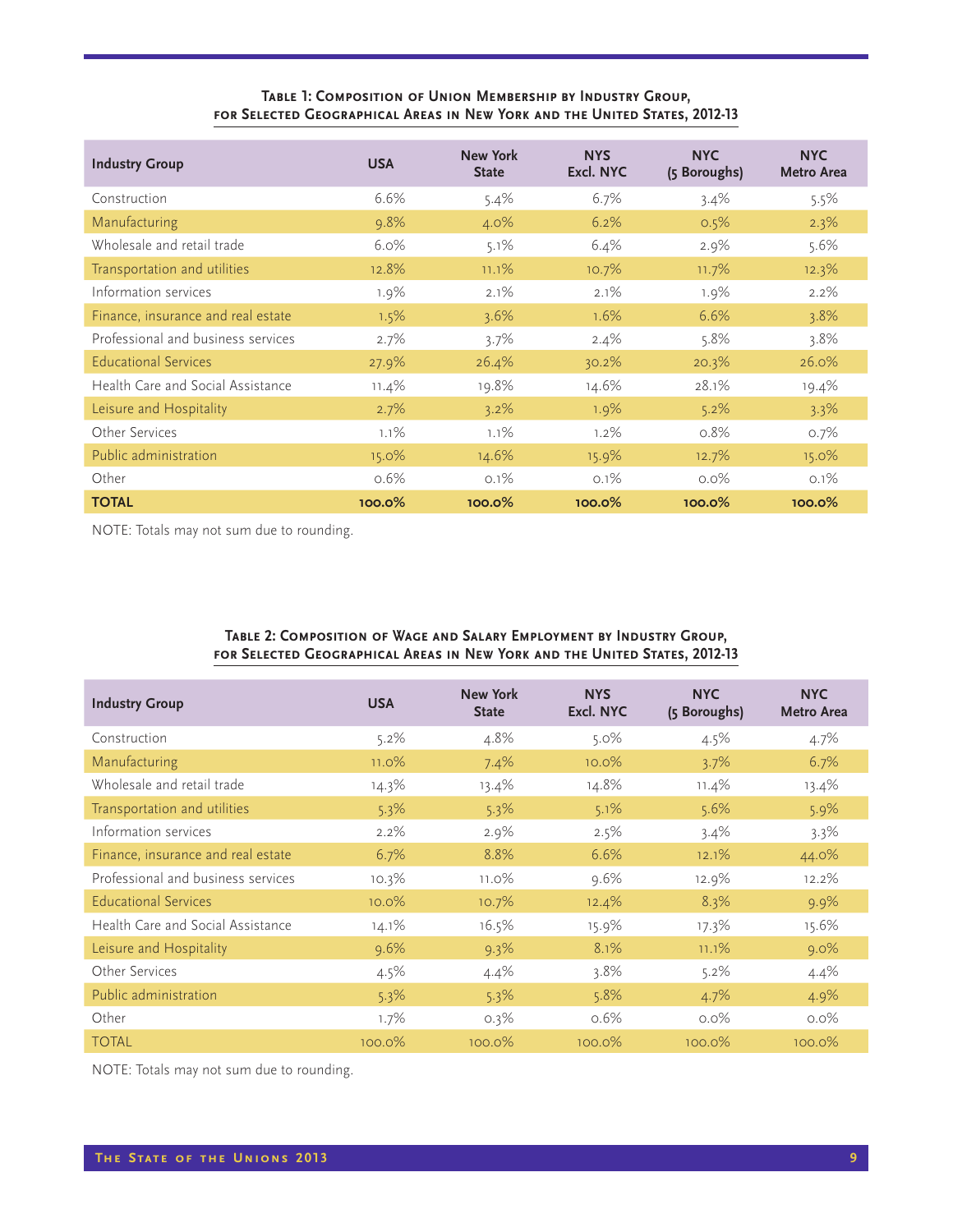As Table 1 shows, the composition of union membership in New York City (both in the five boroughs and in the larger metropolitan area), and to a lesser degree in the state as well, differs in some other respects from the national pattern. Manufacturing accounts for a far smaller share of union membership in New York than nationally, especially in the City, while finance, insurance and real estate (FIRE) and professional and business services account for a larger share of the total than elsewhere in the nation.

Table 2 shows the composition of wage and salary employment by industry group for the same five geographical entities for which the composition of union membership is presented in Table 1. Comparing the two tables reveals that, for most industry groups, the share of union membership deviates greatly from the share of employment. Industry groups with high union density, such as educational services, or transportation and utilities, make up a much larger share of union membership than of employment. By contrast, wholesale and retail trade, and the leisure and hospitality industry group, account for a far more substantial share of employment than of union membership.

Figure 8 depicts the industry group data in a different format, showing unionization rates by industry (as opposed to the share of the unionized workforce employed in each industry group, as shown in Table 1) for the City, the metropolitan area, the State, and the nation. Unionization rates vary widely across the twelve industry groups shown. Everywhere education and public administration are the most highly unionized industry groups, as noted above, followed by the transportation and utilities industry group. In New York City, as well as in the larger metropolitan area and New York State, the next most unionized industry group is health care and social assistance. By contrast, in the United States as a whole, the unionization rate for this industry group is only slightly above average, and below the rate for construction. At the other extreme, union density is consistently low—in the single digits—for wholesale

and retail trade, and for "other services," regardless of geography.

Because these industry group data are highly aggregated, they obscure the complexity of the City, State and nation's extremely uneven patterns of unionization by industry. The limited sample size of the CPS constrains our ability to capture that complexity for 2012-13. For this reason, we created a different dataset that consolidates CPS data over a much longer period, the ten and a half years from January 2003 to June 2013, inclusive.9 This 126-month blend provides a much larger sample size, permitting a far more disaggregated analysis of industry variations. Because of the longer time span represented in the data, the unionization rates derived from this dataset differ somewhat from those shown in Figure 8 for 2012-13.10

Table 3 summarizes the 2003-2013 data for 41 industry groups, showing unionization rates in the five boroughs of New York City, New York State, and the United States as a whole. For almost all of these industries, both New York City and New York State had far higher union density than in the United States as a whole in this period. The few exceptions include food manufacturing and couriers and messengers, both of which had higher density in the State than in the nation as a whole, but more limited unionization in New York City; and retail grocery stores, in which the City lags behind both the State and the nation, reflecting the fact that unlike the rest of the country, New York City proper has vast numbers of small specialty retail food stores, very few of which are unionized. The City also has a lower density rate than the State or the nation for "other transportation."

In 11 of the 41 industries shown, 2003-13 unionization rates were above 35 percent in New York City: utilities, air transportation, bus service and urban transit, postal service transportation, wired and other telecommunications, elementary and secondary schools, hospitals, nursing care facilities, home health care services, hotels, and public administration. With the exception of hotels, these industries also had rates at or above 30 percent in the State. In the case of air transportation and postal service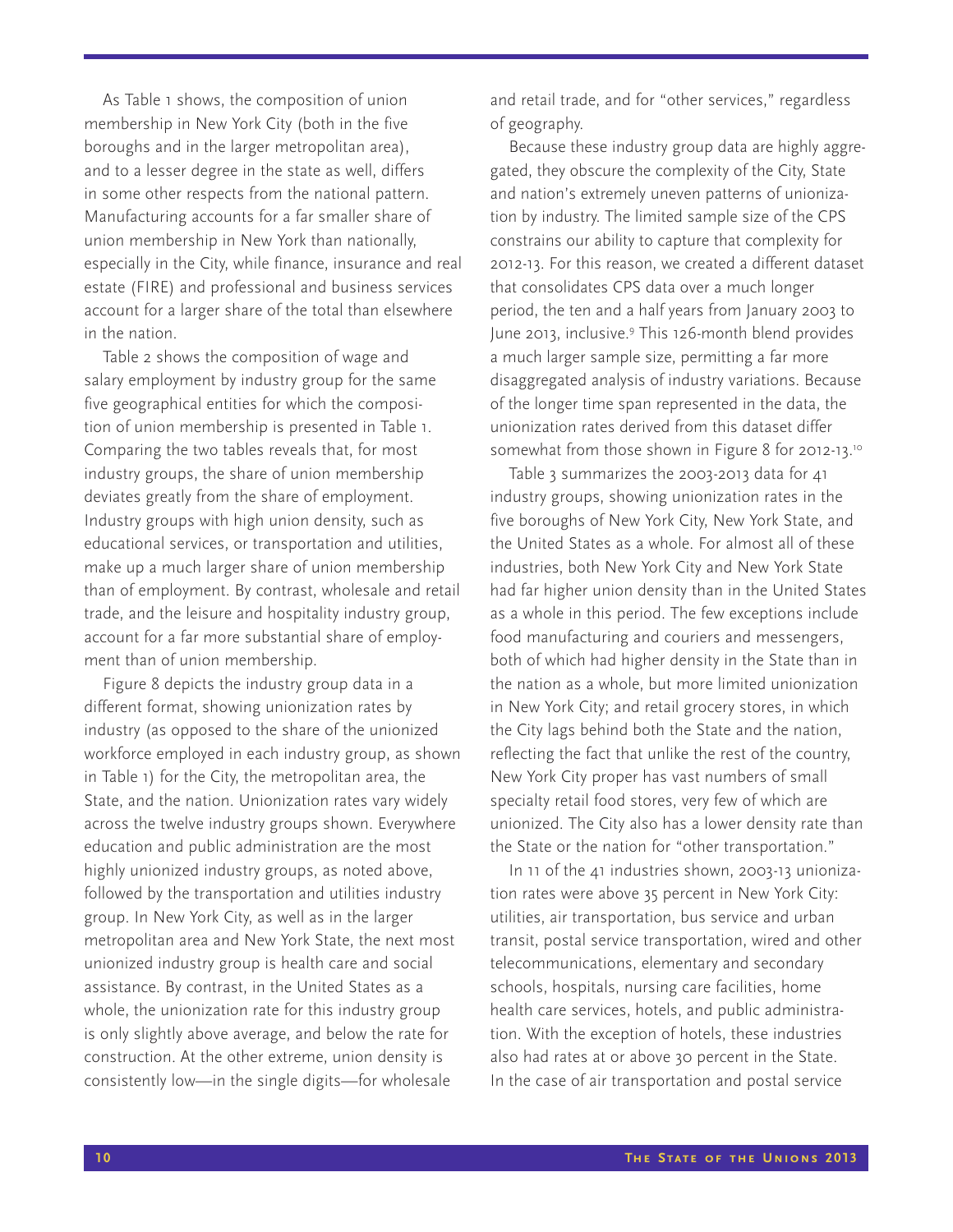

#### **Figure 8. Unionization Rates by Industry Group, Selected Geographical Areas, 2012-13**

Percentages shown for 2012-13 include the 18 months from January 2012 to June 2013 Source: U.S. Current Population Survey, Outgoing Rotation Group, 2012 - June 2013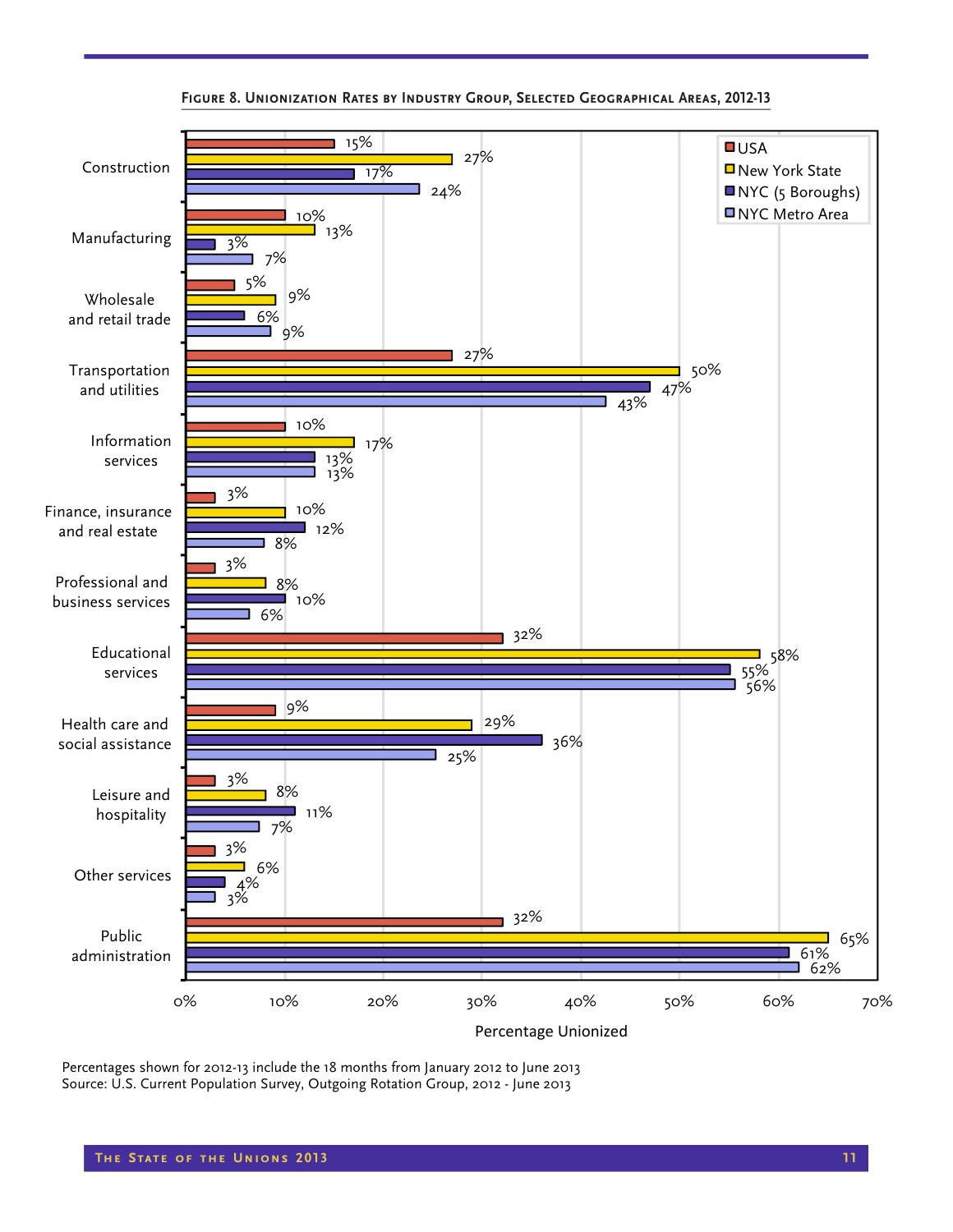| TABLE 3. UNIONIZATION RATES BY INDUSTRY, NEW YORK CITY, NEW YORK STATE, AND THE UNITED STATES, 2003-2013 |  |  |  |
|----------------------------------------------------------------------------------------------------------|--|--|--|
|----------------------------------------------------------------------------------------------------------|--|--|--|

| Industry                                         | <b>New York City</b><br>(5 boroughs) | <b>New York State</b> | <b>United States</b> |
|--------------------------------------------------|--------------------------------------|-----------------------|----------------------|
| TOTAL (All Industries)                           | 24.8%                                | 25.0%                 | 12.1%                |
| Agriculture and mining                           | <b>NA</b>                            | 3.5%                  | 4.6%                 |
| Utilities                                        | 61.5%                                | 56.5%                 | 29.0%                |
| Construction                                     | 26.4%                                | 29.9%                 | 15.4%                |
| Food manufacturing                               | 8.9%                                 | 17.7%                 | 15.9%                |
| Textile and apparel manufacturing                | 9.6%                                 | 12.9%                 | 4.6%                 |
| Paper products and printing                      | 22.5%                                | 15.0%                 | 13.3%                |
| Other manufacturing                              | 12.3%                                | 16.3%                 | 11.2%                |
| Wholesale grocery and beverages                  | 13.2%                                | 18.2%                 | 11.0%                |
| Other wholesale trade                            | 8.3%                                 | 6.8%                  | 3.2%                 |
| Retail grocery stores                            | 13.8%                                | 24.9%                 | 19.1%                |
| Pharmacy and drug stores                         | 8.8%                                 | 6.7%                  | 4.9%                 |
| Department and discount stores                   | 14.8%                                | 6.2%                  | 2.6%                 |
| Other retail trade                               | 4.9%                                 | 4.3%                  | 2.0%                 |
| Air transportation                               | 44.2%                                | 47.2%                 | 44.2%                |
| Truck transportation                             | 15.9%                                | 20.1%                 | 10.4%                |
| Bus service and urban transit                    | 76.2%                                | 64.5%                 | 41.6%                |
| Postal service (transportation)                  | 78.1%                                | 80.6%                 | 64.3%                |
| Couriers and messengers                          | 34.1%                                | 37.4%                 | 29.2%                |
| Other transportation                             | 20.9%                                | 34.1%                 | 37.7%                |
| Newspaper, periodical and book publishing        | 9.0%                                 | 13.2%                 | 7.2%                 |
| Motion pictures and video                        | 19.0%                                | 15.6%                 | 12.6%                |
| Radio, television and cable broadcasting         | 17.6%                                | 16.2%                 | 7.7%                 |
| Wired and other telecommunications               | 39.6%                                | 37.1%                 | 18.9%                |
| Other information services                       | <b>NA</b>                            | 31.8%                 | 17.5%                |
| Finance, insurance and real estate               | 12.4%                                | 9.2%                  | 2.5%                 |
| Building and security services                   | 24.5%                                | 15.9%                 | 4.8%                 |
| Other management and professional services       | 3.5%                                 | 3.7%                  | 1.8%                 |
| Elementary and secondary schools                 | 67.7%                                | 69.6%                 | 42.4%                |
| Other educational services                       | 24.8%                                | 29.9%                 | 13.7%                |
| Offices of physicians and other health providers | 9.3%                                 | 4.8%                  | 2.2%                 |
| Hospitals                                        | 50.1%                                | 40.2%                 | 14.5%                |
| Nursing care facilities                          | 43.6%                                | 31.2%                 | 8.4%                 |
| Home health care services                        | 38.3%                                | 31.4%                 | 9.0%                 |
| Child day care services                          | 16.5%                                | 10.2%                 | 3.3%                 |
| Other health care and social assistance          | 30.0%                                | 25.2%                 | 9.4%                 |
| Performing arts, museums, and sports             | 19.7%                                | 23.8%                 | 12.1%                |
| Amusement, gambling and recreation               | 6.3%                                 | 5.5%                  | 5.0%                 |
| Hotels                                           | 35.5%                                | 20.9%                 | 7.9%                 |
| Restaurants, food service & drinking places      | 3.0%                                 | 2.6%                  | 1.3%                 |
| Other private-sector service industries          | 8.5%                                 | 6.9%                  | 3.1%                 |
| Public administration                            | 63.1%                                | 66.7%                 | 32.1%                |

Source: U.S. Current Population Survey, Outgoing Rotation Group, 2003-June 2013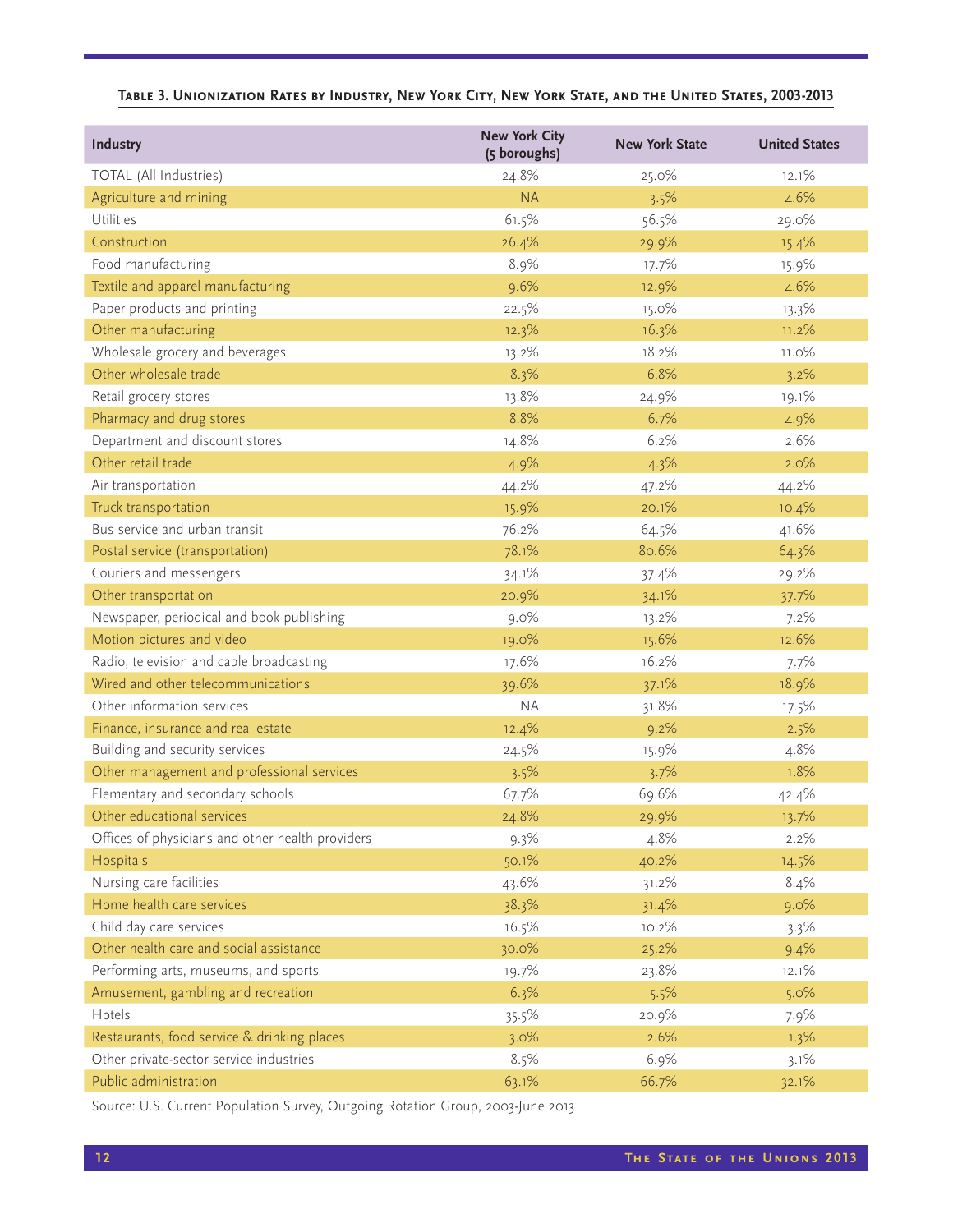transportation, the high unionization rates are the product of national-level collective bargaining, but for the other nine industries they reflect union strength in local and regional labor markets.

Union contracts may no longer set the wage standard for the City's workforce as a whole, but they often do so in such key sectors of the urban economy as hotels, hospitals, nursing care, and telecommunications, as as well as in public sector industries like transit, education, home health care (the unionized portion of which is publicly funded) and public administration.

That said, the detailed portrait of industry-specific unionization rates in Table 3 fails to capture some important points of differentiation. For example, although union density in New York City retail grocery stores overall was 13.8 percent in the 2003-13 period, nearly all traditional supermarkets in the city are unionized. Similarly, while overall density for department and discount stores in New York City as a whole was less than 15 percent, some major Manhattan department stores are unionized "wall to wall." These data also fail to capture the differences among industry segments within construction, in which commercial construction is far more unionized than its residential counterpart in the City, the State and the nation alike.

## Union Membership Demographics

The patterns of unionization by industry have a powerful effect on the demographics of unionism, because males and females, as well as workers of various racial and ethnic origins, are unevenly distributed across industries.<sup>11</sup> For example, educational services, as well as health care and social assistance, which have very high unionization rates, rely disproportionately on female workers. So do retail industries like drug stores and department stores, hotels, child day care services, and finance, insurance and real estate. These patterns help explain why the 2012-13 unionization rate for women in New York City was higher than that of men, as Figure 9 shows.

The male unionization rate was slightly greater than that of females in 2012-13 for the other geographical areas shown in Figure 9, but the gender gap is relatively small.

Unionization rates also vary by race and ethnicity, as Figure 10 shows. Like the gender dynamic, this too reflects differential racial and ethnic patterns of employment across industries. Blacks are the most highly unionized group in the nation, in New York State as well as in New York City, largely because of their disproportionately high representation in publicsector employment. This effect is further amplified in New York City because of the highly unionized transit sector, in which Blacks are also overrepresented. Although this is not the case for the other geographical areas represented in Figure 10, in New York City, Latinos had the second highest unionization rate among the racial/ethnic groups shown in 2012-13, higher than that of the City's non-Hispanic whites. (For further discussion see page 5.)

## Immigrants and Unionization

Unionization rates vary with nativity as well. As Figure 11 shows, in 2012-13 U.S.-born workers were more highly unionized than foreign-born workers, regardless of geography, once again reflecting the fact that relatively few foreign-born workers are employed in the highly unionized public sector. However, in New York City, the gap was much narrower than in the rest of the state or in the nation in 2012-13, when the foreign-born unionization rate was only one percentage point lower than that of the U.S. born. In addition, workers born in the U.S. territory of Puerto Rico—a substantial population group in both New York City and the rest of the state—are highly unionized.<sup>12</sup> Their unionization rate is in fact consistently higher than that of Blacks. Puerto Rican-born workers (all of whom are U.S. citizens) are highly overrepresented in public sector employment. In contrast, the foreign-born are underrepresented in that segment of the workforce, especially among those who have arrived in the United States recently.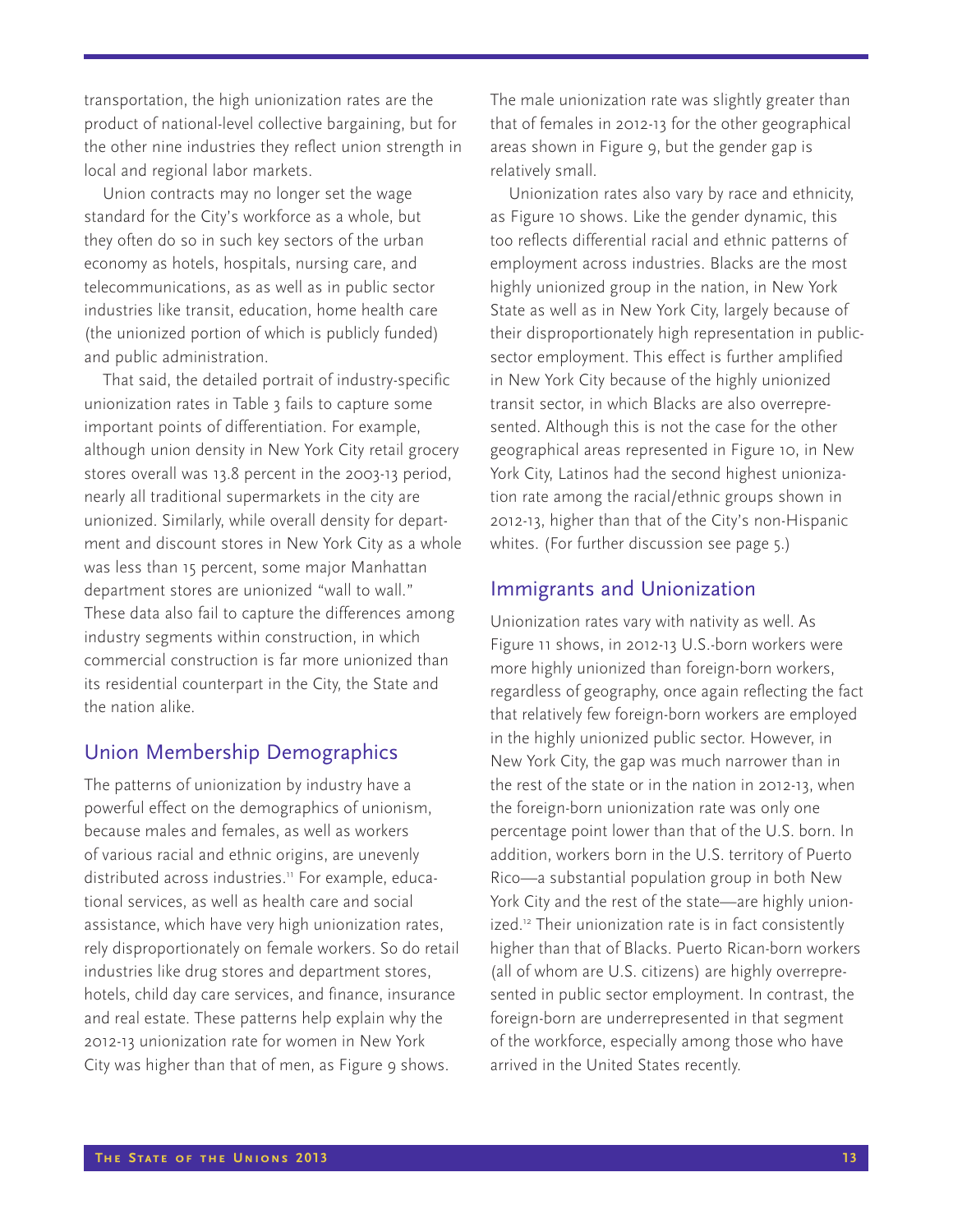

Percentages shown for 2012-13 include the 18 months from January 2012 to June 2013



Percentages shown for 2012-13 include the 18 months from January 2012 to June 2013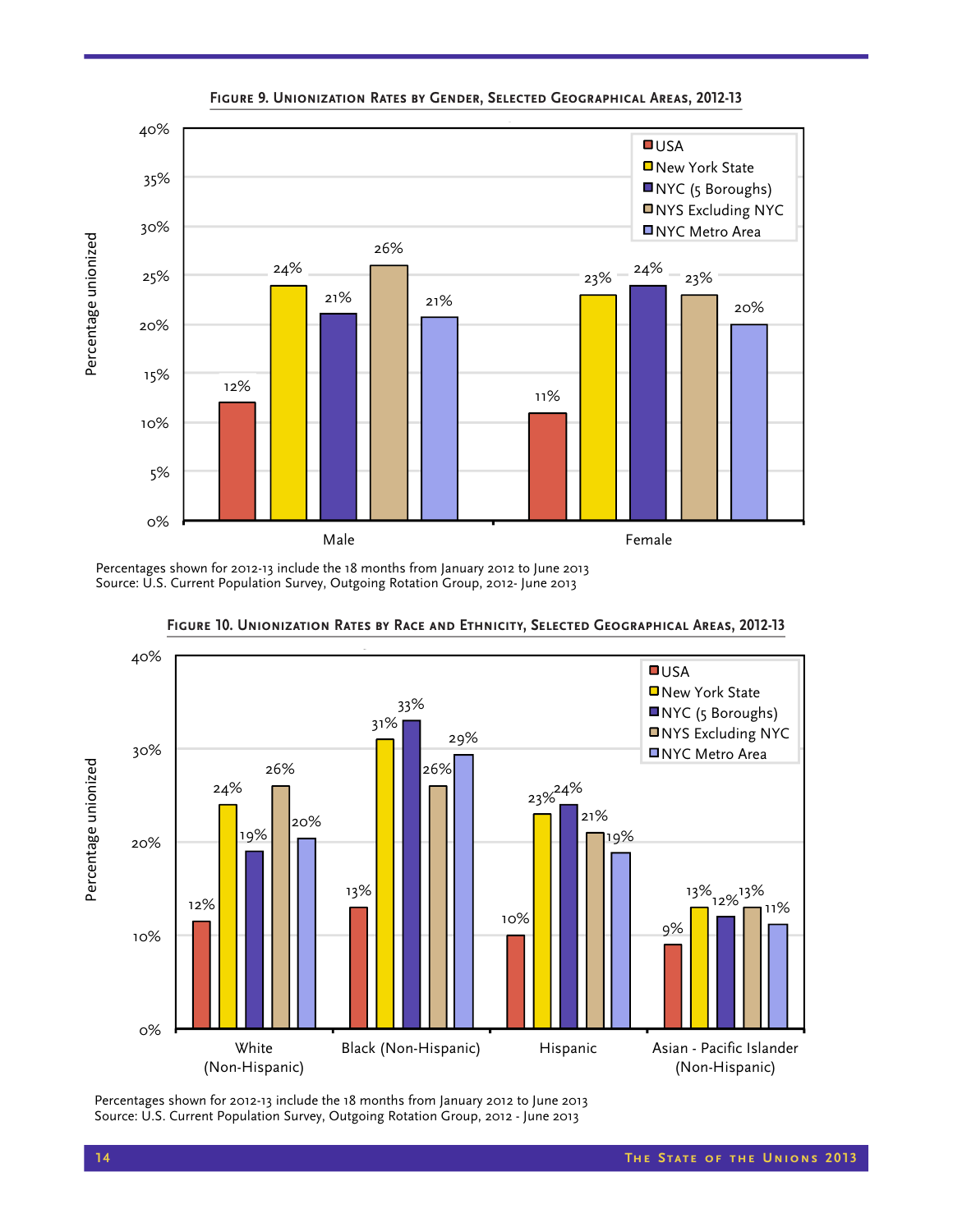

**Figure 11. Unionization Rates by Selected Places of Birth, Selected Geographical Areas, 2012-13**

NA = Sample size is insufficient to generate reliable estimates. See footnote 1 in the text. Percentages shown for 2012-13 include the 18 months from January 2012 to June 2013 Source: U.S. Current Population Survey, Outgoing Rotation Group, 2012 - June 2013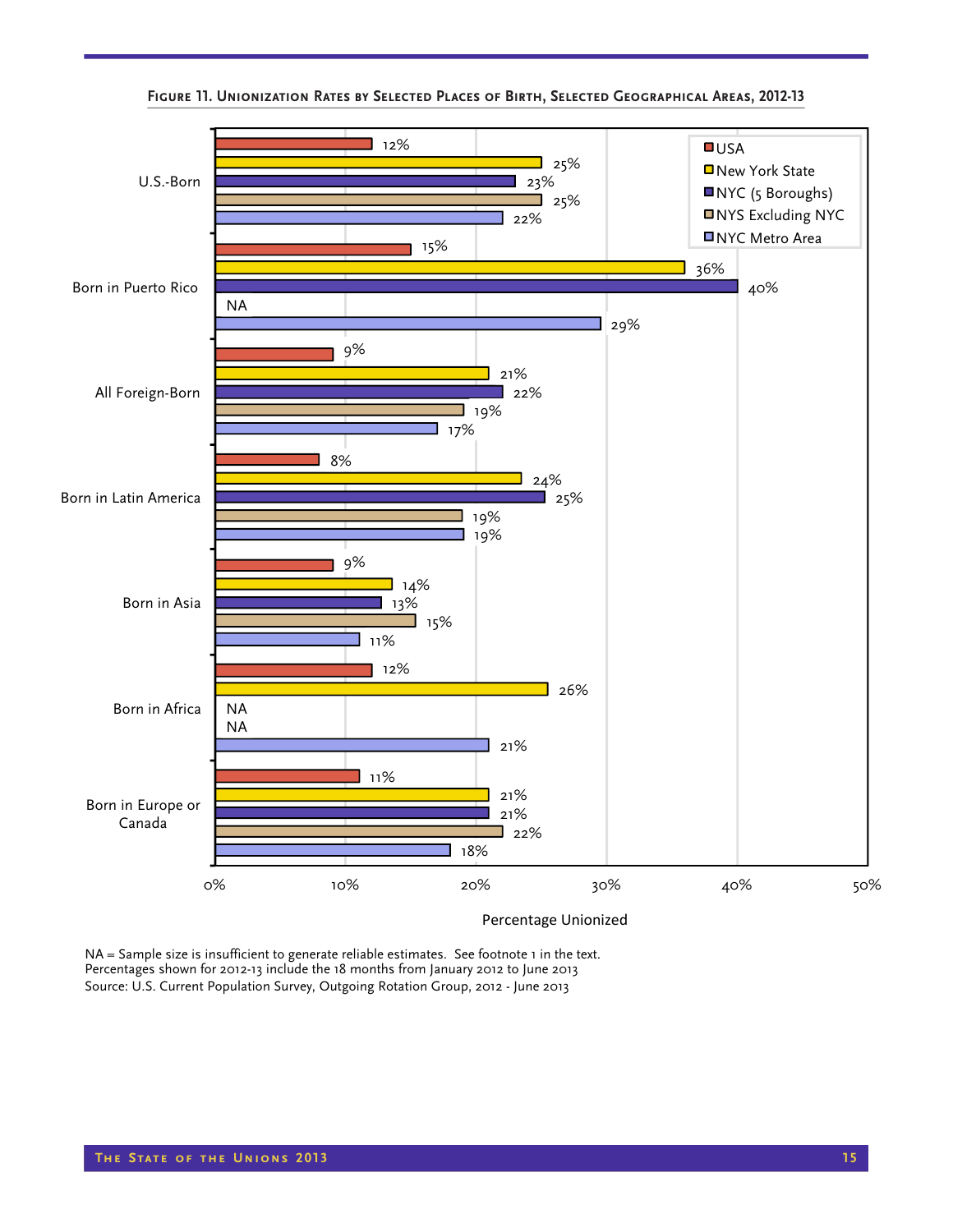

#### **Figure 12. Unionization Rates by Nativity, Citizenship Status, and Date of Arrival in the United States, Selected Geographical Areas, 2012-13**

Percentages shown for 2012-13 include the 18 months from January 2012 to June 2013 Source: U.S. Current Population Survey, Outgoing Rotation Group, 2012 - June 2013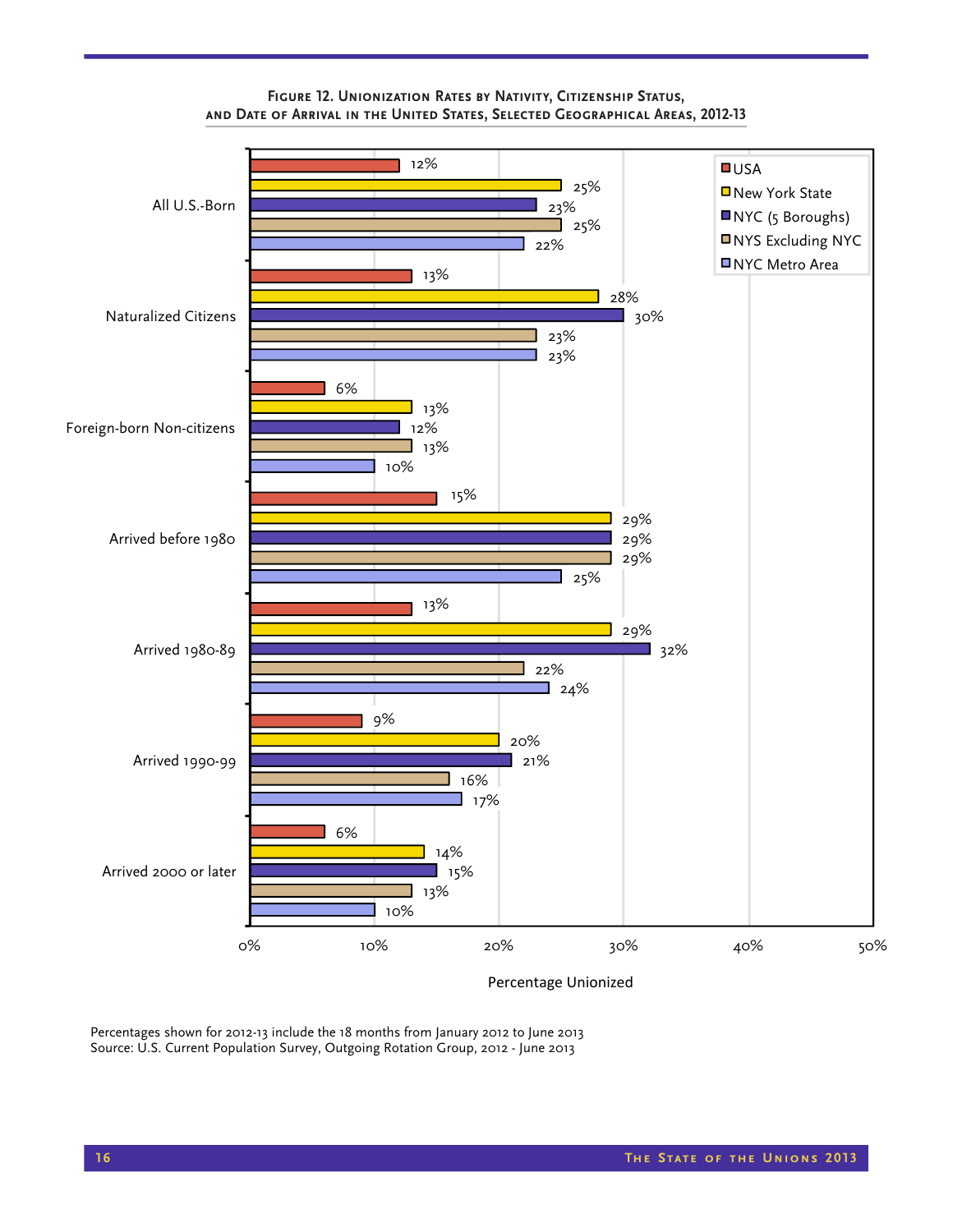#### **Figure 13. Public and Private Sector Unionization by Nativity, Citizenship Status and Date of Arrival, United States, New York State, and New York Metropolitan Area, 2012-13**



#### **Private Sector**



NA = Sample size is insufficient to generate reliable estimates. See footnote 1 in the text. Note: Percentages shown for 2012-13 include the 18 months from January 2012 to June 2013 Source: U.S. Current Population Survey, Outgoing Rotation Group, 2012 - June 2013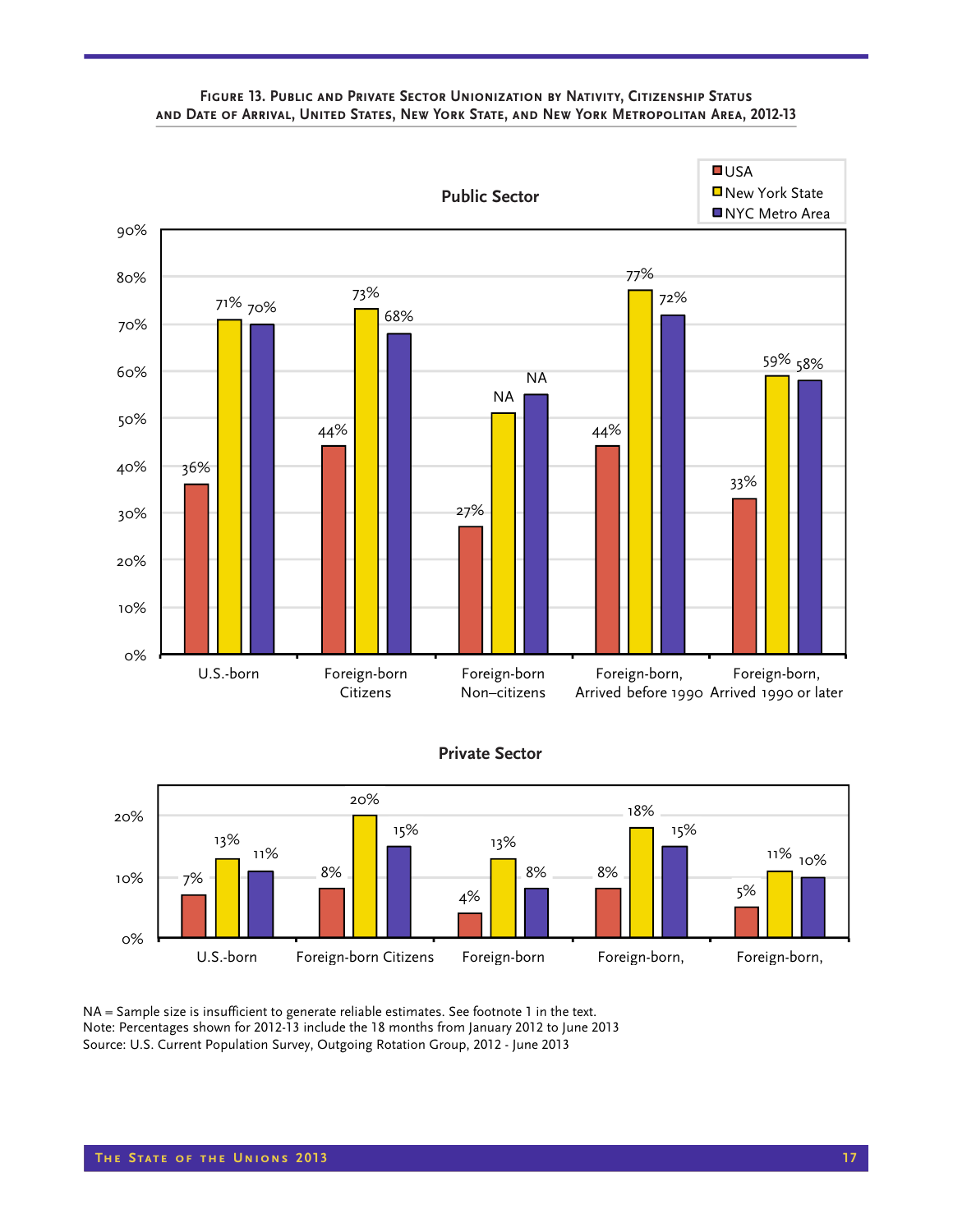As Figure 12 shows, however, foreign-born workers are by no means a homogenous group. The 2012-13 unionization rate of naturalized U.S. citizens, and that of immigrants who arrived in the United States before 1990, are comparable to or higher than those of U.S.-born workers. More recent arrivals, by contrast, have extremely low rates of unionization. These newcomers are relatively young, and as noted above, few younger workers are union members, regardless of nativity. Moreover, the most recent immigrants are disproportionately employed in informal-sector jobs that have relatively low unionization rates.<sup>13</sup> Over time, however, these data suggest that many immigrant workers manage to move up in the labor market, into sectors where unions are present.

Figure 13 shows that unionization rates for foreign-born workers vary much less *within* the public and private sectors than between them. Even foreign-born workers who arrived in the U.S. after 1990, whose overall unionization rates are generally low (as Figure 12 shows), had 2012-13 public-sector unionization rates of 59 percent in New York State, 58 percent in the New York City metropolitan area, and 33 percent in the nation as a whole.

Relatively few noncitizens and recently arrived immigrants work in the public sector, however. Only 9.1 percent of all foreign-born noncitizens in the United States, and only 6.9 percent of all foreign-born workers who arrived in or after 1990, were employed in the public sector in 2012-13. By contrast, 16.0 percent of the overall U.S. workforce was in the public sector. As a result, the high level of public-sector unionization for these particular immigrant groups does little to boost their overall unionization rate. As the bottom half of Figure 13 shows, in the private sector, unionization rates are consistently lower for all groups, regardless of citizenship status or date of arrival.

Table 4 offers a closer look at patterns of immigrant unionization by national origin. Due to the limited sample size of the CPS, for this purpose we used the dataset (described above) that includes CPS data from January 2003 to June 2013. Table 4

presents unionization rates for immigrants from various countries and regions for that period, for foreign-born wage and salary workers living in New York City, New York State, and the nation.<sup>14</sup> (Because they are based on multiple years, the data in Table 4 differ from those shown in Figures 11, 12 and 13; since unionization declined between 2003 and 2013 the rates shown in Table  $4$  are consistently higher than the comparable rates in 2012-13.)

Table 4 reveals that unionization rates vary widely among immigrants by place of birth. There are a number of reasons for this. One involves date of arrival; as Figure 12 shows, immigrants who have been in the United States for an extended period are more likely to be unionized than recent arrivals. Similarly, naturalized citizens are more likely to be unionized than non-citizen immigrants (as Figure 12 also shows). The case of Mexican immigrants in New York City is an extreme one in this respect; as recent arrivals to the city, few of whom are citizens and many of whom are unauthorized, they have the lowest unionization rate of any group shown in Table  $4.15$  At the other end of the spectrum, Italianborn workers, as well as those born in the Caribbean, are more likely to have arrived decades ago and to have become citizens.

It is striking that several of the immigrant nationalities shown in Table  $4$  have unionization rates that exceed those of U.S.-born workers. In the case of New York City, that is the case for those born in Italy, the Philippines, Honduras, Barbados, the Dominican Republic, Haiti, Jamaica, Trinidad and Tobago, Colombia, Guyana and Ghana. Typically workers from these nationality groups are overrepresented in highly unionized industries. Thus for example, 42 percent of all Italian-born workers in the city are employed in education, health care and social assistance and construction (compared to 30 percent of all U.S. born workers in the city). For several other nationality groups, overrepresentation in the health care and social assistance sector largely accounts for their high unionization rates: 44 percent of Filipino immigrants, 24 percent of Dominican-born,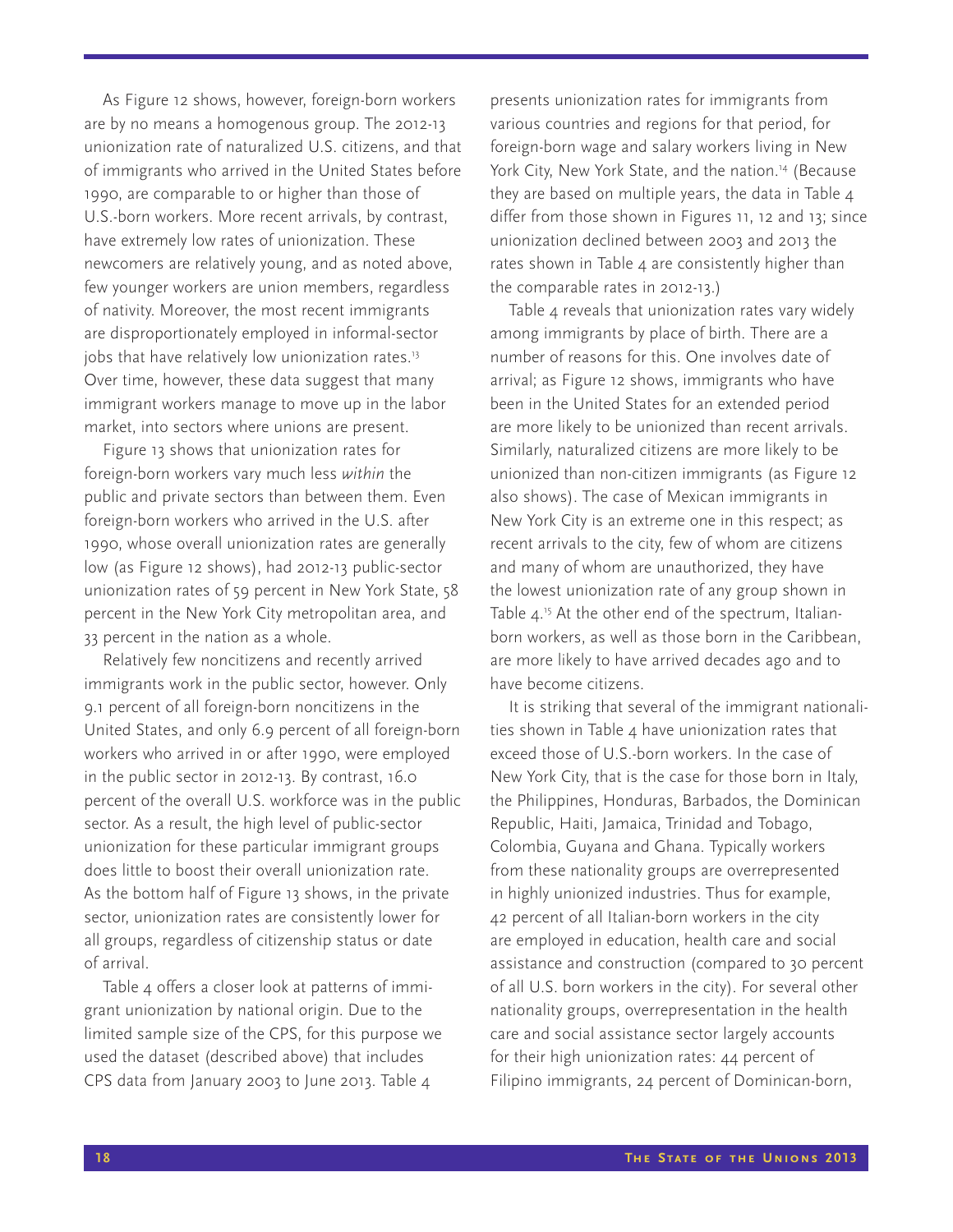#### **Table 4. Unionization Rates for Foreign-born Workers by**  PLACE OF BIRTH, NEW YORK CITY, NEW YORK STATE, AND THE UNITED STATES, 2003-2012

Other foreign-born 19.4% 19.4% 19.3% 10.2% U.S. (except Puerto Rico) 25.7% 25.6% 12.6% Puerto Rico 40.3% 34.2% 17.1%

|              | <b>Place of Birth</b>       | <b>New York City</b><br>(five boroughs) | <b>New York State</b> | <b>United States</b> |
|--------------|-----------------------------|-----------------------------------------|-----------------------|----------------------|
| EUROPE       | Italy                       | 32.0%                                   | 31.7%                 | 20.4%                |
|              | Great Britain and Ireland   | 23.5%                                   | 24.0%                 | 10.7%                |
|              | Other Western Europe        | 12.8%                                   | 18.2%                 | 11.5%                |
|              | Russia                      | 19.2%                                   | 18.2%                 | 9.7%                 |
|              | Poland                      | 18.5%                                   | 21.4%                 | 13.3%                |
|              | Ukraine                     | 19.9%                                   | 18.9%                 | 11.1%                |
|              | Other Eastern Europe        | 23.7%                                   | 23.2%                 | 10.5%                |
|              | Middle East                 | 19.4%                                   | 18.6%                 | 12.6%                |
|              | China (including Hong Kong) | 10.3%                                   | 11.1%                 | 8.3%                 |
|              | Bangladesh                  | 13.2%                                   | 12.8%                 | 8.1%                 |
|              | India                       | 18.6%                                   | 20.5%                 | 6.0%                 |
| ASIA         | Pakistan                    | 20.7%                                   | 21.0%                 | 8.8%                 |
|              | Philippines                 | 31.3%                                   | 30.3%                 | 18.3%                |
|              | Korea                       | 6.7%                                    | 6.8%                  | 7.0%                 |
|              | Other Southeast Asia        | 18.4%                                   | 16.7%                 | 9.5%                 |
|              | Other Asia                  | 19.8%                                   | 16.3%                 | 8.5%                 |
|              | Mexico                      | 4.6%                                    | 6.6%                  | 6.8%                 |
|              | El Salvador                 | 15.9%                                   | 12.7%                 | 8.1%                 |
|              | Honduras                    | 28.5%                                   | 20.0%                 | 6.1%                 |
|              | Other Central America       | 33.6%                                   | 24.8%                 | 7.7%                 |
|              | <b>Barbados</b>             | 29.2%                                   | 29.4%                 | 26.1%                |
| ATIN AMERICA | Dominican Republic          | 29.5%                                   | 27.9%                 | 18.3%                |
|              | Haiti                       | 42.9%                                   | 40.9%                 | 17.0%                |
|              | Jamaica                     | 37.7%                                   | 35.4%                 | 20.5%                |
|              | Trinidad and Tobago         | 28.8%                                   | 29.1%                 | 18.4%                |
|              | Other Caribbean             | 31.5%                                   | 31.2%                 | 10.2%                |
|              | Colombia                    | 28.7%                                   | 24.6%                 | 9.6%                 |
|              | Ecuador                     | 18.7%                                   | 17.1%                 | 12.1%                |
|              | Guyana                      | 30.0%                                   | 28.6%                 | 21.6%                |
|              | Other South America         | 18.8%                                   | 18.4%                 | 7.7%                 |
|              | Ghana                       | 43.1%                                   | 41.4%                 | 16.1%                |
| AFRICA       | Other Africa                | 27.1%                                   | 25.2%                 | 10.8%                |

Source: U.S. Current Population Survey, Outgoing Rotation Group, 2003-June 2012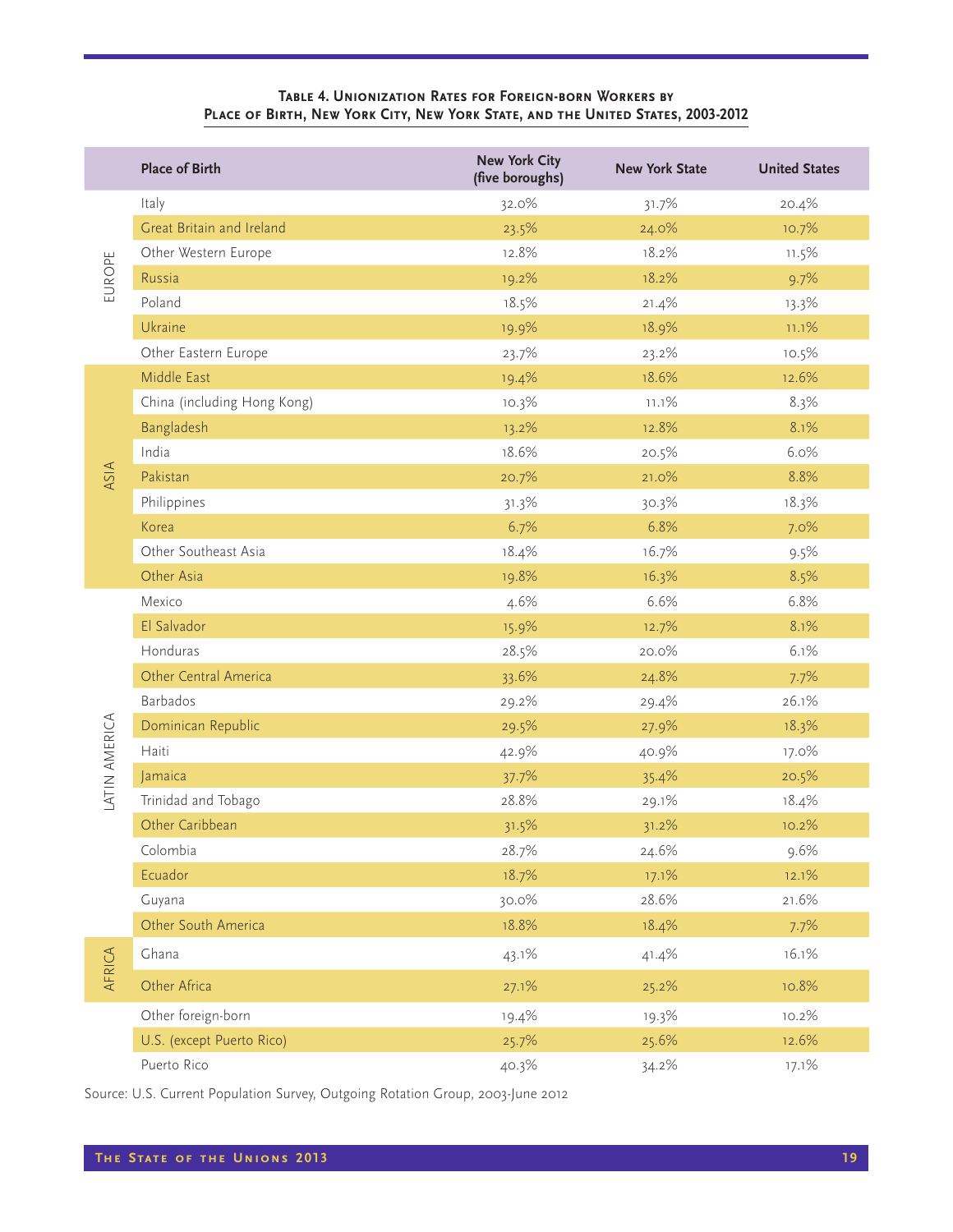39 percent of the Haitian-born, 40 percent of the Jamaican-born, 30 percent of the Guyana-born, and 32 percent of the African-born workers in New York City are employed in the highly unionized health care and social assistance industry group; by contrast that industry group employs only 14 percent of the city's U.S. born workers. Similarly, immigrants from Barbados, Bangladesh, Colombia, Ghana, Haiti, and Pakistan are overrepresented in the highly unionized transportation industry, which helps to account for their relatively high unionization rates. The specifics are a bit different for immigrants in New York State and in the United States as a whole, but in general the varying unionization rates among the groups shown in Table 4 are closely correlated with their varied distribution across industries, which differ in union density levels (see Figure 8), as well as their dates of arrival and citizenship status.

## Conclusion

Actively recruiting new members into the ranks of the labor movement, as many dedicated labor organizers have sought to do in recent years, is the primary means by which unions themselves can act to increase the unionization level. Indeed, this is one key counterweight to the downward trend in organized labor's influence. Yet many factors that the labor movement cannot control also critically influence the level of union density. All else equal, if employment declines in a highly unionized sector of the economy, or expands in a non-union (or weakly unionized) sector, union density will fall. The best-known example of this is the steady decline of manufacturing, a former union stronghold, over the past few decades, along with the expansion of private-sector service industries where unions have historically been weak; indeed these combined trends have been a major driver of the general erosion of union density. Conversely, if employment expands in a highly unionized sector or declines in a non-union or weakly unionized one, the overall level of density will increase. Privatization and subcontracting, both

of which often involve a shift from union to non-union status for affected workers, further complicate the picture in some settings. Over the long term, given the "churning" effects of employment shifts and (in non-recessionary periods) normal labor market growth and turnover, simply to maintain union density at a given level requires a great deal of new organizing; and to increase density requires far more extensive effort.

In New York City and State, unionization levels are far higher than in other parts of the nation—about double the national average. This was not the case in the mid-20th century, when unionization was at its peak: In 1953, 34.4 percent of New York State's workers were unionized, only slightly above the 32.6 percent national level.<sup>16</sup> Although since then organized labor has more than held its own in New York relative to the nation, in absolute terms unions have lost considerable ground in both the City and State over the past few decades, especially in the private sector. As recently as 1986, New York City's private-sector union density was 25.3 percent, nearly double the 2012-13 level (13.7 percent) level, and statewide the figure was 24.0 percent as recently as 1983 (compared to 13.8 percent in 2012-13).<sup>17</sup>

As union strength in the private sector has declined, the ratio of public- to private-sector unionization in New York City and State has reached a record high. In the City in particular, where the Great Recession accelerated the decline in private-sector density, that ratio is of serious concern. In labor's glory days, a strongly unionized private sector helped foster a social-democratic political culture in New York City.<sup>18</sup> The precipitous drop in private-sector density is among the factors that have threatened to undermine that tradition in recent years. Although thus far public-sector density in the City has been preserved intact, in the wake of the fiscal crises generated by the recent economic downturn, publicsector unions have been increasingly on the political defensive. In addition, as we noted above, they have been unable to negotiate new contracts for several years, which means that their members have not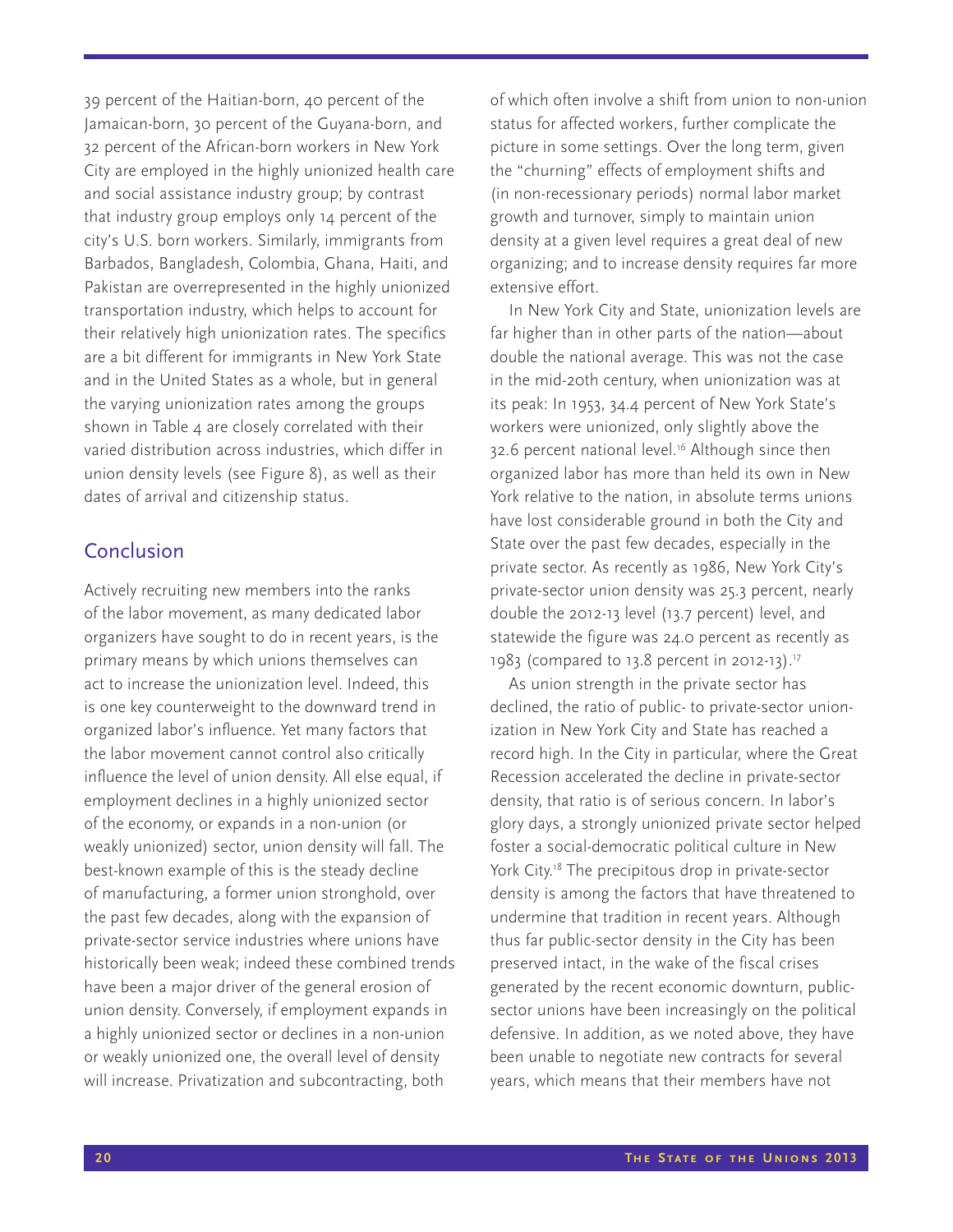received any increases in pay or benefits since the Great Recession began.

Thus despite New York City and State's unusually high density levels—the highest of any major U.S. city and the highest of any state—this is a period of profound challenges for organized labor. For the time being, however, New York's unions continue to offer significant protection to a diverse population of workers in both the City and State, including middle-class teachers and other professionals as well as a substantial segment of women, racial-ethnic minorities, and immigrants—in both professional and nonprofessional jobs.

### **Notes**

1. This report (apart from the Appendix) is based on analysis of the U.S. Current Population Survey (CPS) Outgoing Rotation Group data for 2012 and the first six months of 2013. We created a merged data set from the 18 monthly surveys conducted from January 2012 to June 2013, inclusive; the 2012-13 data discussed here and shown in the figures and tables below are the averages for those 18 months. All results are calculated using the CPS unrevised sampling weights, for employed civilian wage and salary workers aged 16 and over. We followed the sample definition and weighting procedures described in Barry T. Hirsch and David A. Macpherson, *Union Membership and Earnings Data Book* (Washington D.C.: Bureau of National Affairs, 2013), pp. 2-6. To ensure reliability, given the limitations of the CPS dataset, we report unionization rates only for subgroups that have a minimum of 100 observations, unless otherwise noted. Rates for subgroups that fall below this threshold are labeled NA (not available). The New York City figures for the earlier years are from our September 2010, 2011 and 2012 reports, based on CPS data for January 2009-June 2010, January 2010- June 2011, and January 2011-June 2012, respectively, available at http:// www.ruthmilkman.info/rm/Policy\_Reports.html

2. "Union density" denotes the proportion of all wage and salary workers who are union members in a region, occupation, or industry. For the state rankings, see Hirsch and Macpherson 2013.

3. An estimated 729,574 union members resided in New York City's five boroughs in 2012-13, while the statewide total is estimated at 1,885,710. The CPS data on which these estimates are based rely on respondents' self-reports as to whether or not they are union members. (Respondents who indicate that they are not union members are also asked whether they are covered by a union contract, but the analysis in this report does not include those who replied affirmatively to that question.) The geographical data in the CPS (and in this report) refer to respondents' place of residence—not the location of their workplaces. Since many workers commute from other areas to their jobs in the city, this makes the data for the five boroughs of New York City a rather imperfect approximation of the extent of unionization in the city. Some sections of this report present data on union members residing in the wider New York metropolitan area, but that group includes many individuals who are employed outside New York City.

4. In January 2003, methodological changes were made in the CPS (for details, see http://www.bls.gov/cps/ rvcps03.pdf.) As a result, the data shown in Figures 1a, 1b and 1c for 2003-2013 are not strictly comparable to those for 2001 and 2002.

5. Throughout this report, unless otherwise indicated, we use the term "New York metropolitan area" to denote the New York-Newark-Bridgeport NY-NJ-CT-PA Combined Statistical Area (CSA), based on the CSA definitions introduced in 2003. The New York-Newark-Bridgeport CSA includes the following counties (in addition to the five boroughs of New York City proper): Duchess, Nassau, Orange, Putnam, Rockland, Suffolk, Ulster and Westchester Counties, New York; Bergen, Essex, Hudson, Hunterton, Mercer, Middlesex, Monmouth, Morris, Ocean, Passaic, Somerset, Sussex and Union Counties, New Jersey; Litchfield, New Haven and Fairfield Counties, Connecticut. The CSA also includes Pike County, Pennsylvania, but that is not included in our dataset. For details, see http://www .whitehouse.gov/sites/default/files/omb/assets/omb/ bulletins/fy2009/09-01.pdf

6. These are "Metropolitan Statistical Areas" based on the 2003 U.S. Census (OMB) area definitions.

7. The only metropolitan areas (based on 2003 Census area definitions) outside of New York State for which Hirsch and MacPerson report greater 2012 union density than the New York-Newark-NY -NJ-PA CSA were the Honolulu, HI MSA and the Sacramento-Arden-Arcade-Roseville MSA, both of which include the state capitals of highly unionized states. See Hirsch and MacPherson 2013, pp. 38-49. Note that smaller MSAs are not included due to small sample sizes.

8. For the Manhattan and Staten Island, the values shown for the public sector are based on fewer than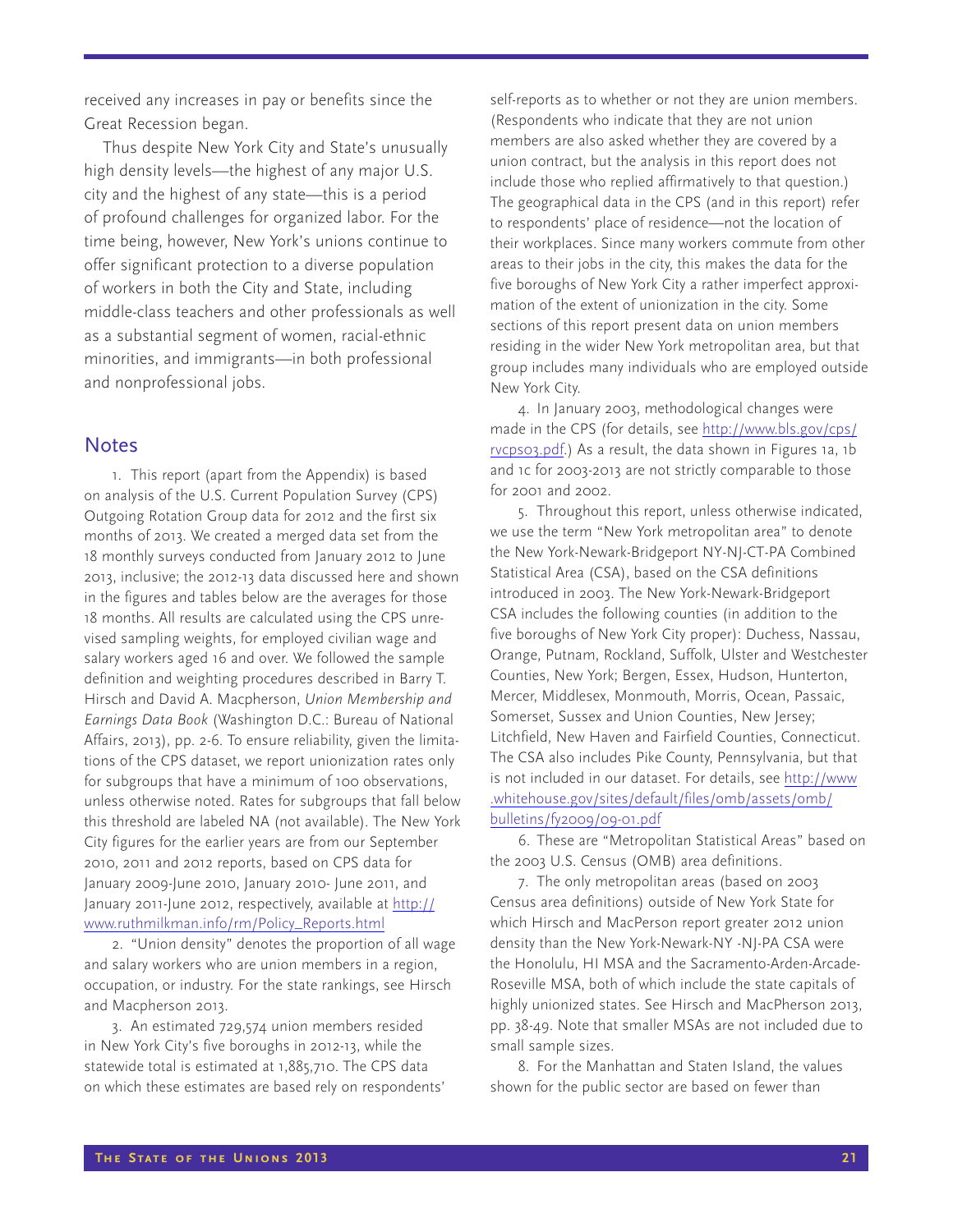100 observations (for Manhattan, N=82 and for Staten Island, N=64) so these data points should be interpreted with caution.

9. The CPS methodology changed in January 2003, making it impractical to include data from before that date.

10. Since unionization has declined somewhat since 2003 (see Figure 1a-c), the results of this analysis slightly overestimate the actual levels of density for each industry shown in Table 3.

11. Given the nation's winner-take-all union representation system, and the fact that a relatively small proportion of present-day union membership is the product of recent organizing, the demographic makeup of union membership mainly reflects the demographic makeup of employment in highly unionized industries and sectors. Although unionized workers are more likely than their nonunion counterparts to express pro-union attitudes, this is typically a consequence rather than a cause of union affiliation. See Richard B. Freeman and Joel Rogers, *What Workers Want* (Ithaca: Cornell University Press, 1999), pp. 68-77. Moreover, individual workers seldom have the opportunity to make independent decisions about union affiliation. Instead, unionization occurs when entire workplaces (or occasionally, entire industries) are organized, and once established, unionization in those workplaces tends to persist over time. Later, as a result of workforce turnover and de-unionization, strongly pro-union workers may be employed in non-union settings, and workers with little enthusiasm for organized labor may find themselves employed in union shops.

12. Puerto Ricans born on the U.S. mainland cannot be separately identified in these data. Those born in Puerto Rican are likely to be older, all else equal, which further contributes to their higher unionization rate. In addition, the number of observations in the 2012-13 dataset for

respondents born in Puerto Rico are slightly below our standard threshhold of 100 (81 for New York City and 97 for the New York City metropolitan area, and should therefore be interpreted cautionsly.

13. Recent immigrants are also disproportionately employed in professional services in the State and nationally, although this is not the case in New York City.

14. Table 4 only includes nationalities for which there are 100 or more observations in the 2003-13 dataset.

15. The CPS data do not include information on immigration status. Note that Mexicans have much higher unionization rates in the United States as a whole, reflecting the fact that in many other parts of the country the Mexican-born population includes many individuals who arrived decades ago and many who have become naturalized citizens.

16. See Leo Troy, *Distribution of Union Membership among the States, 1939 and 1953* (National Bureau of Economic Research, 1957), available at http://www.nber .org/chapters/c2688.pdf. In 1939 the figures were 23.0 percent for New York State and 21.5 for the nation. Figures for New York City union membership levels during these years, unfortunately, are not available.

17. The 1986 private-sector figure is 25.3% for the New York PMSA (NYC's five boroughs as well as Putnam, Westchester and Rockland Counties). This and the 1983 statewide figure can be found at http://unionstats.gsu .edu/. See also Gregory DeFreitas and Bhaswati Sengupta, "The State of New York Unions 2007," (Hofstra University Center for the Study of Labor and Democracy, 2007), which includes 1980s data, available at https://www.hofstra.edu/ pdf/cld\_stateofnyunions2007.pdf.

18. See Joshua B. Freeman, *Working-Class New York* (New York: The New Press, 2000).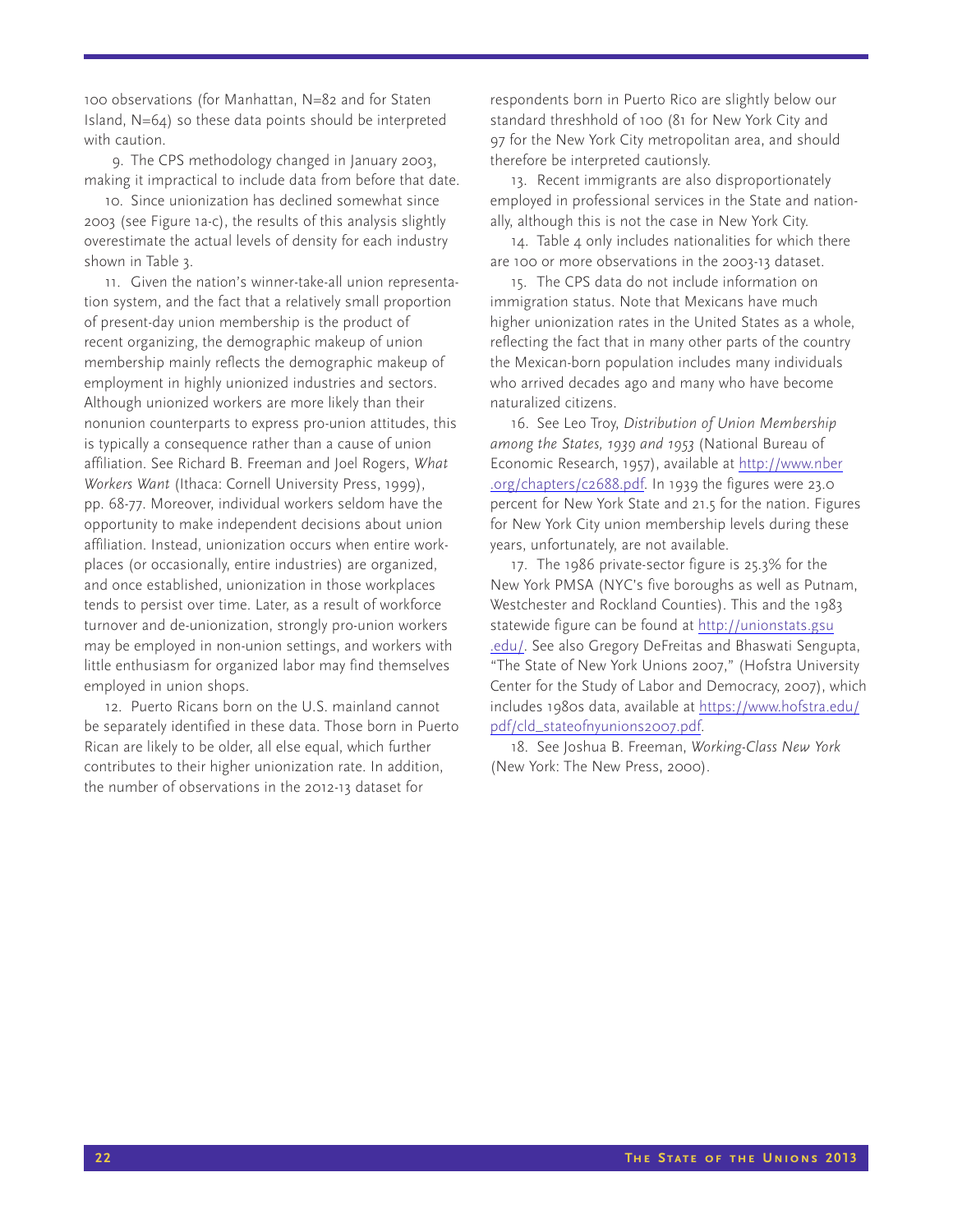## Appendix\*

The table below is compiled from a variety of sources and indicates the number of members claimed by individual unions with jurisdiction over New York Citybased workplaces. Unlike the U.S. Current Population Survey data that serve as the basis for the rest of this report, the membership numbers shown below reflect unionized *jobs* in New York City, not City *residents* who are union members.

For a variety of reasons, the total number shown in the table is higher than the CPS figure cited on page 1 of the report (the latter figure is 729,500) for the number of union members in New York City. Perhaps the most important factor here is that many union members who are employed in the City live in the surrounding suburban areas. In addition, some unions may inflate their membership numbers, and unions with broader geographical jurisdictions may not know precisely how many of their members are employed within the City. Moreover, many of the unions listed, especially those in sectors like

transportation, building construction and entertainment, have large numbers of members whose employment is irregular and for whom unemployment is common. Even when they are employed, workers in these sectors often oscillate between jobs in the City and those in other locations. All these factors help account for the larger total in the table below than in the body of this report. There is also a factor operating in the opposite direction: since the CPS is a household survey that relies on responses from individuals, it is likely to include numerous cases of unionized workers who are unaware of the fact that they are members of labor organizations, potentially leading to an undercount. (It is also possible that some individuals believe they are union members when in fact they are not, but in all likelihood the greater error is in the opposite direction.)

\*The data in this table were compiled from LM-2/3/4 forms and other sources by Luke Elliott. Thanks to Ed Ott for assistance with this effort as well.

| <b>UNION NAME</b>                                                                         | <b>Reported Membership</b> |
|-------------------------------------------------------------------------------------------|----------------------------|
| Amalgamated Transit Uniona, c                                                             | 15,274                     |
| American Association of University Professors                                             | 445                        |
| American Federation of Government Employees                                               | 7,943                      |
| American Federation of Musicians <sup>b</sup>                                             | 7,392                      |
| American Federation of School Administrators - Council of Supervisory Associations        | 6,238                      |
| American Federation of State, County and Municipal Employees <sup>c</sup>                 | 123,159                    |
| American Federation of Teachers <sup>c</sup>                                              | 157,596                    |
| (includes 16,645 members of PSC-CUNY and 124,577 in the NYC UFT)                          |                            |
| American Postal Workers Union                                                             | 7,929                      |
| Associated Actors and Artistes of America <sup>b</sup>                                    | 18,845                     |
| Bakery, Confectionery, Tobacco Workers and Grain Millers International Union <sup>c</sup> | 1,805                      |
| Benefit Fund Staff Association                                                            | 611                        |
| Brotherhood of Security Personnel                                                         | 309                        |
| Building and Construction Trades Department <sup>b</sup>                                  | 160                        |
| Civilian Technicians Association                                                          | 35                         |
| Communication Workers of America <sup>a, c</sup>                                          | 29,665                     |
| Evelyn Gonzalez Union                                                                     | 116                        |
| Fordham Law School Bargaining Committee                                                   | 80                         |
| Graphic Artists Guild <sup>b</sup>                                                        | 838                        |
| Hearst International Employees Association                                                | 153                        |
| Hot and Crusty Workers Association <sup>d</sup>                                           | 23                         |
| Hotel Maintenance Carpenters Valet and Utility Workers                                    | 714                        |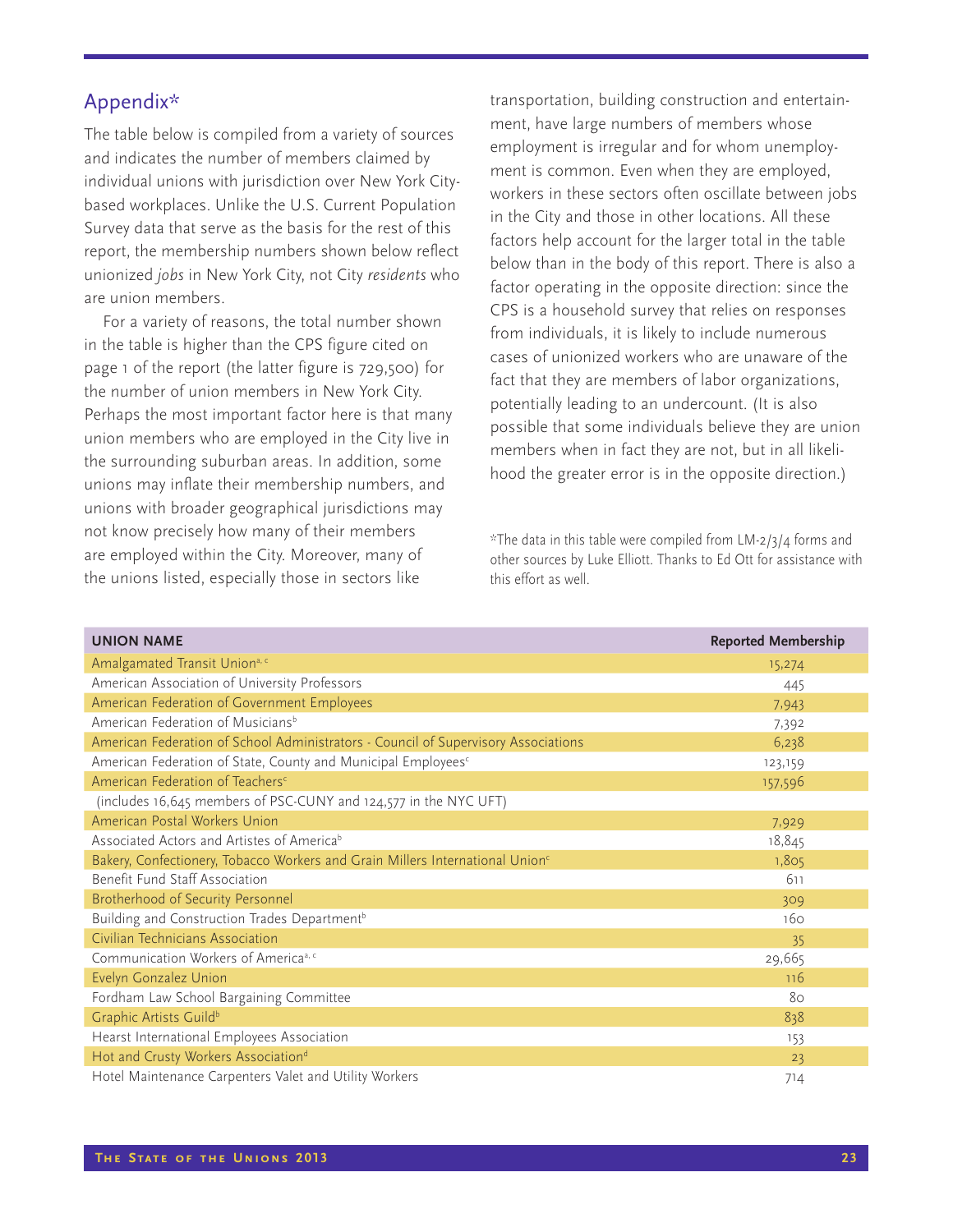| <b>UNION NAME</b>                                                                                      | <b>Reported Membership</b> |
|--------------------------------------------------------------------------------------------------------|----------------------------|
| Hunts Point Police Benevolent Association                                                              | 32                         |
| Independent School Transportation Workers Association                                                  | 300                        |
| Industrial Workers of the World                                                                        | 60                         |
| International Alliance of Theatrical Stage Employees                                                   | 18,583                     |
| International Association of Bridge, Structural, Ornamental and Reinforcing Iron Workers <sup>b</sup>  | 5,816                      |
| International Association of Fire Fighters <sup>a</sup>                                                | 8,942                      |
| International Association of Heat and Frost Insulators and Allied Workers <sup>b</sup>                 | 883                        |
| International Association of Machinists and Aerospace Workerse                                         | 10,551                     |
| International Brotherhood of Boilermakers <sup>b</sup>                                                 | 553                        |
| International Brotherhood of Electrical Workers <sup>b</sup>                                           | 33,679                     |
| International Brotherhood of Teamsters <sup>c</sup>                                                    | 52,000                     |
| International Federation of Professional and Technical Engineers                                       | 142                        |
| International Longshoremen's Association <sup>c</sup>                                                  | 2,805                      |
| International Union of Bricklayers and Allied Craftworkers <sup>b</sup>                                | 7,654                      |
| International Union of Elevator Constructors <sup>b</sup>                                              | 2,491                      |
| International Union of Journeymen and Allied Trades <sup>b</sup>                                       | 34,756                     |
| International Union of Operating Engineers <sup>b</sup>                                                | 17,907                     |
| International Union of Painters and Allied Trades <sup>b</sup>                                         | 7,307                      |
| Jewish Committee Staff Organization                                                                    | 91                         |
| Kingsbrook Jewish Medical Center Staff Association                                                     | 16                         |
| Laborers' International Union of North Americab                                                        | 17,613                     |
| League of International Federated Employees <sup>c</sup>                                               | 600                        |
| Local One Security Officers                                                                            | 692                        |
| Maritime Trades Department Port Council                                                                | 38                         |
| Metal Trades Department <sup>b</sup>                                                                   | 20                         |
| Mount Sinai Pharmacy Association                                                                       | 98                         |
| National Air Traffic Controllers Association                                                           | 154                        |
| National Alliance of Postal and Federal Employees                                                      |                            |
| National Association of Letter Carriers                                                                | 1,359<br>7,322             |
| National Labor Relations Board Union                                                                   | 81                         |
| National Postal Mail Handlers Union <sup>c</sup>                                                       | 1,693                      |
| National Production Workers Union                                                                      |                            |
| National Treasury Employees Union                                                                      | 49                         |
| National Union of Labor Investigators                                                                  | 3,084                      |
|                                                                                                        | 110                        |
| Neergaard Employees Association<br>New York Professional Nurses Association                            | 8                          |
|                                                                                                        | 863                        |
| New York State Federation of Physicians and Dentists<br>New York State Nurses Association <sup>e</sup> | 105                        |
| Newspaper and Mail Deliverers Union                                                                    | 23,903                     |
|                                                                                                        | 872                        |
| Novelty Production Workers                                                                             | 2,217                      |
| Office and Professional Employees International Union <sup>c</sup>                                     | 1,500                      |
| Operative Plasterers' and Cement Masons' International Association <sup>b</sup>                        | 1,303                      |
| Organization of Staff Analysts <sup>a</sup>                                                            | 4,617                      |
| Organization of Union Representatives                                                                  | 12                         |
| Patrolmen's Benevolent Association <sup>a</sup>                                                        | 23,802                     |
| Police Fraternal Order (Independent Union)                                                             | 425                        |
| Postal and Federal Employees Alliance                                                                  | 361                        |
| Professional Association of Holy Cross High School                                                     | 55                         |
| Professional Dieticians of New York City                                                               | 37                         |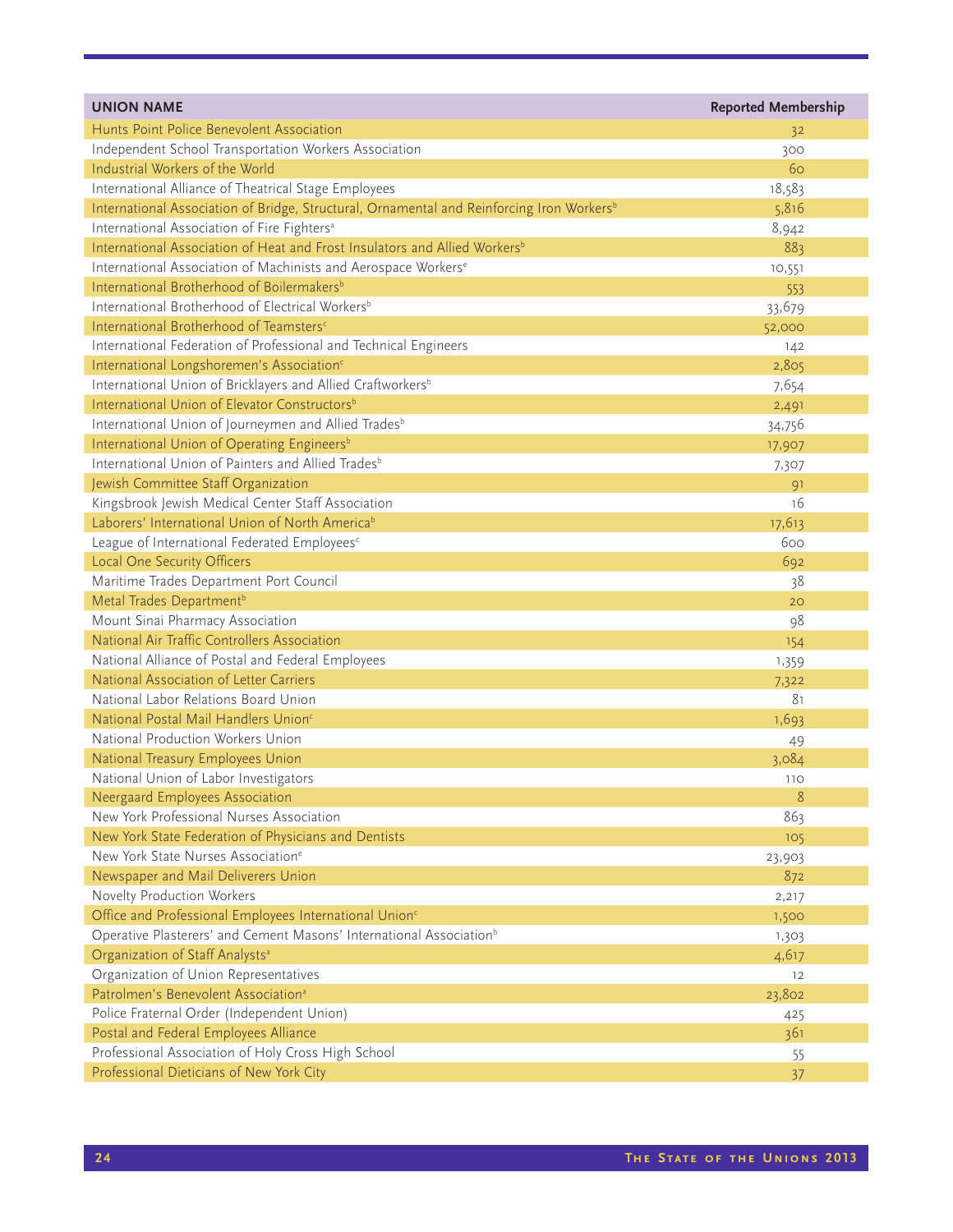| <b>UNION NAME</b>                                                             | <b>Reported Membership</b> |
|-------------------------------------------------------------------------------|----------------------------|
| Restaurant Workers Union 318                                                  | 170                        |
| Screen Actors Guild & American Federation of Television and Radio Artistsb, c | 35,000                     |
| Security Alliance Federation of Employees                                     | 33                         |
| Service Employees International Uniona, c                                     | 216,156                    |
| (includes 130,000 NYC members in SEIU 1199 and 70,000 in SEIU Local 32B-J)    |                            |
| Sheet Metal Workers International Association <sup>b</sup>                    | 3,387                      |
| Special Patrolman Benevolent Association                                      | 200                        |
| Stage Directors and Choreographers <sup>b</sup>                               | 2,569                      |
| Taxi Workers Alliancef                                                        | 15,000                     |
| Teacher Representatives Union                                                 | $\overline{1}$             |
| Transport Workers Union <sup>a</sup>                                          | 46,242                     |
| <b>UNITE HERE®</b>                                                            | 29,596                     |
| United Association of Plumbers and Pipefitters <sup>b</sup>                   | 11,776                     |
| United Auto Workers <sup>e</sup>                                              | 13,885                     |
| United Brotherhood of Carpenters and Joinersb,c                               | 15,351                     |
| United Construction Trades and Industrial Employees Union <sup>b</sup>        | 443                        |
| United Food and Commercial Workers International Union <sup>c</sup>           | 16,289                     |
| (includes 9,154 members in the Retail, Wholesale and Department Store Union)  |                            |
| United Nations International School Staff Association                         | 213                        |
| United Production Workers Union                                               | 2,042                      |
| <b>United Steelworkers</b>                                                    | 561                        |
| United Transportation Union                                                   | 177                        |
| United Uniformed Workers of New York <sup>d, g</sup>                          | 125,000                    |
| United Union of Roofers, Waterproofers and Allied Workers <sup>b</sup>        | 1,005                      |
| Utility Workers of New York <sup>c</sup>                                      | 7,100                      |
| Workers United <sup>c</sup>                                                   | 10,000                     |
| Writers Guild of Americab                                                     | 2,100                      |
| <b>TOTAL</b>                                                                  | 1,231,187                  |

a Public sector unions are not required to file LM-2/3/4 forms, although some do so; in cases where forms were not available, membership data were obtained directly from the union.

b Data for these unions include some members working outside New York City. It is impossible to obtain precise data for those employed in the city, because the occupations they represent are not tied to stable workplaces; rather workers are hired for specific projects which are typically, but not always, located in the five boroughs of the city. Therefore New York City data for this union may be overstated.

The membership figures for this union are available in LM2/3/4 forms. However because the union's geographical jurisdiction extends beyond the five boroughs of New York City, the number shown was obtained directly from the union.

d These data were obtained from media reports.

e Precise membership estimates for these unions are not available. The figures shown are likely to be inflated because they include some members employed outside New York City.

f The Taxi Workers Alliance is affiliated with the AFL-CIO, but its members are independent contractors and thus not eligible for union membership under current U.S. labor law.

g This includes the following unions: Assistant Deputy/Deputy Wardens Association; Bridge and Tunnel Officers Benevolent Association; Captains Endowment Association; Correction Captains Association; Correction Officers' Benevolent Association; Detectives Endowment Association; United Sanitationmen's Association (IBT); Lieutenants Benevolent Association; NYC Detective Investigators Association; NYS Court Officers Association; Police Benevolent Association MTA; Port Authority Detectives Endowment Association; Port Authority Lieutenants Benevolent Association; Port Authority Police Benevolent Association; Sanitation Officers Association (SEIU); Sergeants Benevolent Association; Superior Officers Benevolent Association - Triborough Bridge and Tunnel Authority; Uniformed Fire Alarm Dispatchers Benevolent Association; and Uniformed Fire Officers Association.

Source: Unless otherwise indicated, the above data are extracted from the most recent LM-2, LM-3 and LM-4 forms that private sector unions are required to submit annually to the U.S. Department of Labor, available at http://www.dol.gov/olms/regs/compliance/rrlo/ lmrda.htm